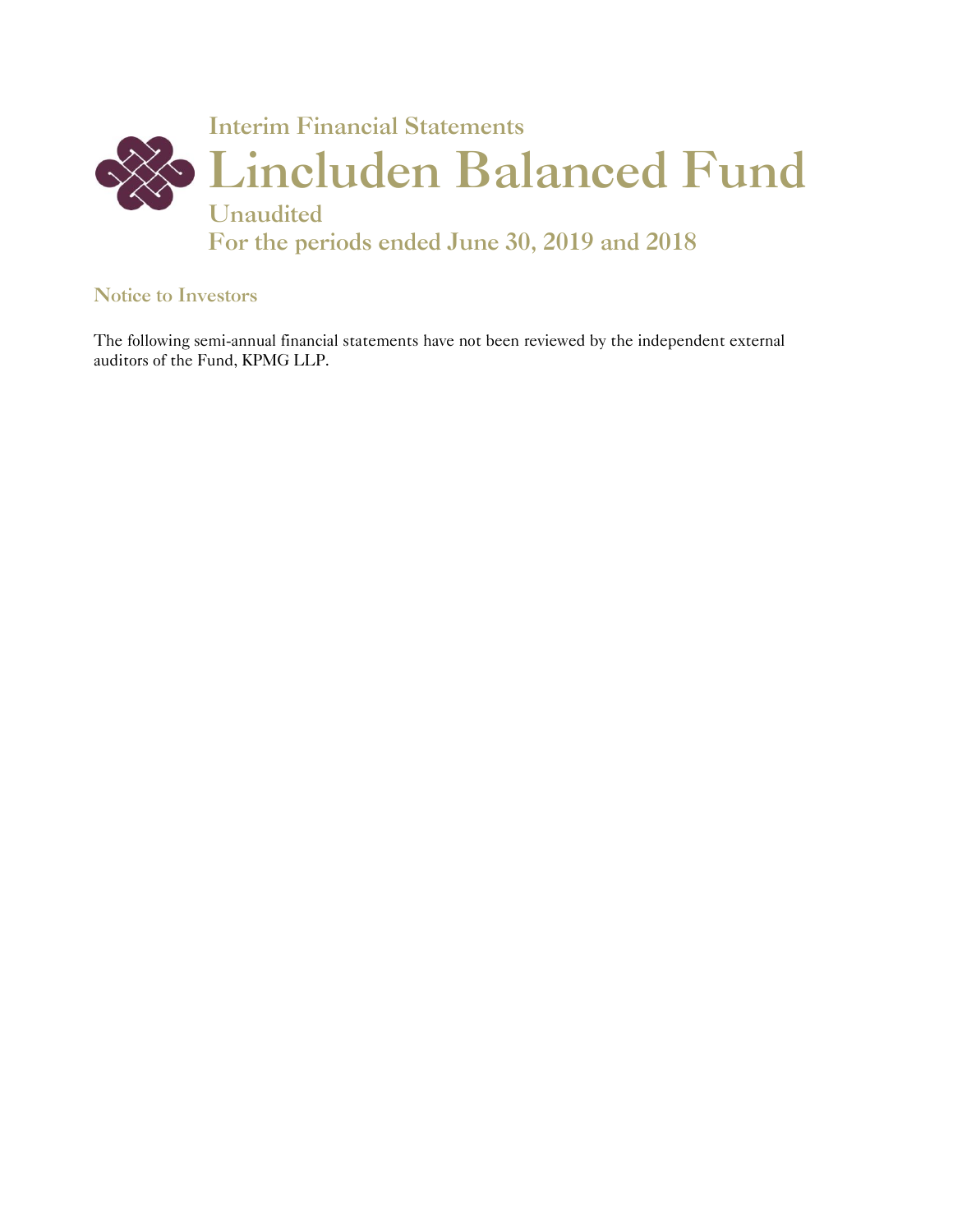# Statements of Financial Position

| As at                                                                    | June 30, 2019<br>\$ | December 31, 2018<br>\$ |
|--------------------------------------------------------------------------|---------------------|-------------------------|
| <b>ASSETS</b>                                                            |                     |                         |
| Non-derivative financial assets [Note 8]                                 | 77,191,904          | 75,324,746              |
| Cash                                                                     | 623,276             | 510,672                 |
| Receivable for investments sold                                          | 275,246             | 453,271                 |
| Subscriptions receivable                                                 |                     | 350                     |
| Interest receivable                                                      | 152,618             | 141,209                 |
| Dividends receivable                                                     | 211,054             | 197,958                 |
| Prepaid expenses                                                         | 25,722              | 17,714                  |
| <b>Total assets</b>                                                      | 78,479,820          | 76,645,920              |
| <b>LIABILITIES</b>                                                       |                     |                         |
| Payable for investments purchased                                        | 617,044             | 470,566                 |
| Redemptions payable                                                      | 2,307               | 6,714                   |
| Accrued management fees                                                  | 40,308              | 16,353                  |
| Other accrued expenses                                                   | 40,686              | 23,761                  |
| Distributions payable to holders of redeemable units                     |                     | 837                     |
| <b>Total liabilities</b>                                                 | 700.345             | 518,231                 |
| Net assets attributable to holders of redeemable units                   | 77,779,475          | 76,127,689              |
| Net assets attributable to holders of redeemable units per class         |                     |                         |
| Series A                                                                 | 829,628             | 829,747                 |
| Series O                                                                 | 26,177,246          | 24,099,134              |
| Class F                                                                  | 50,772,601          | 51,198,808              |
| Units outstanding by Series [note 5]                                     |                     |                         |
| Series A                                                                 | 55,596              | 59,101                  |
| Series O                                                                 | 1,633,058           | 1,596,683               |
| Class F                                                                  | 3,255,569           | 3,487,069               |
| Net assets attributable to holders of redeemable units per unit [note 3] |                     |                         |
| Series A                                                                 | 14.92               | 14.04                   |
| Series O                                                                 | 16.03               | 15.09                   |
| Class F                                                                  | 15.60               | 14.68                   |

*The accompanying notes are an integral part of these financial statements.*

On behalf of the Fund Manager,

Lincluden Investment Management Ltd., as Trustee:

limo

Adam Morin Philip R. Evans

(Chelan

Vice President President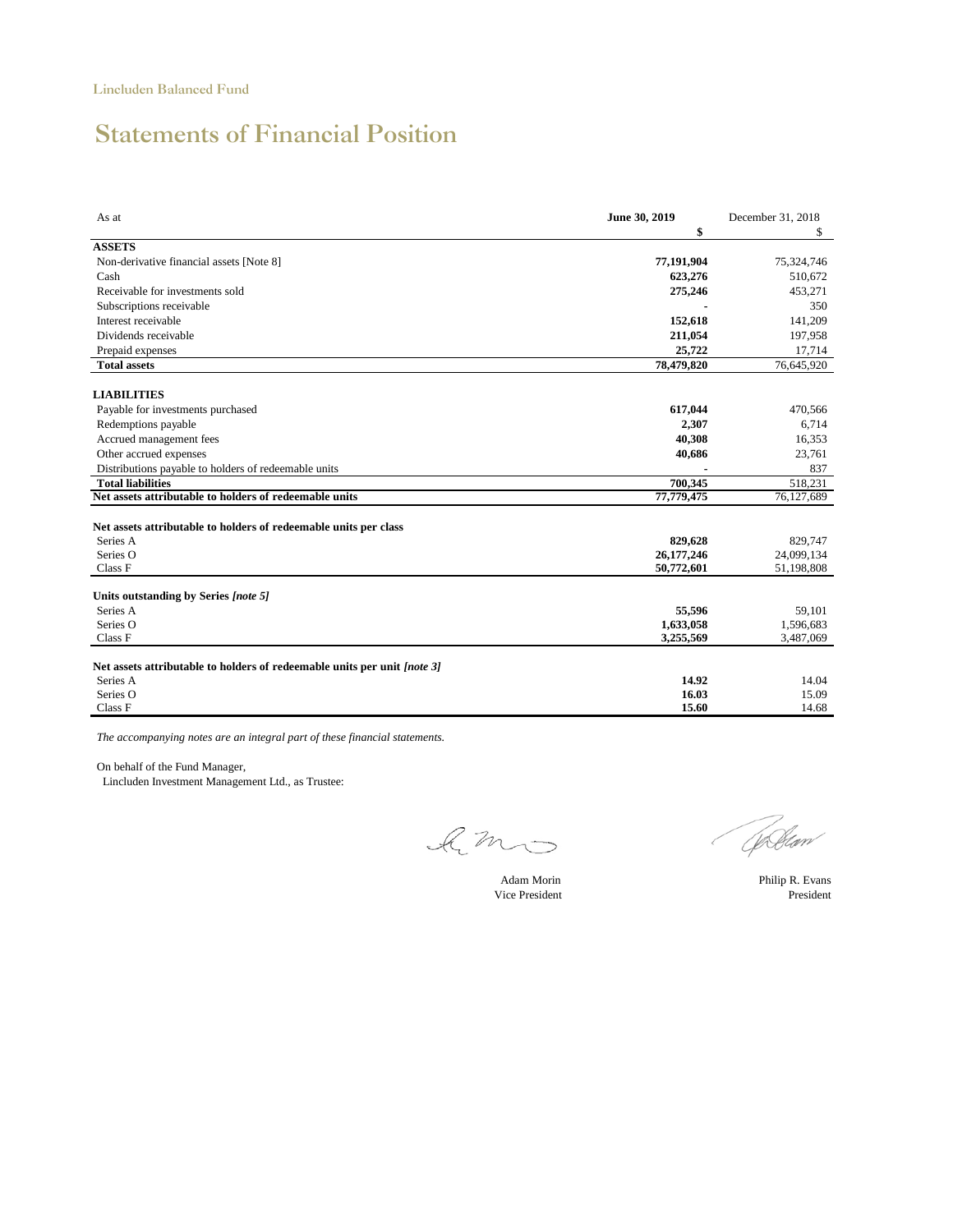# Statements of Comprehensive Income (Loss)

| For the periods ended June 30                                                   | 2019      | 2018        |
|---------------------------------------------------------------------------------|-----------|-------------|
|                                                                                 | \$        | \$          |
| <b>INCOME</b>                                                                   |           |             |
| Interest for distribution purposes                                              | 419,608   | 456,527     |
| Dividend income                                                                 | 1,250,892 | 911,497     |
| Other income                                                                    |           | 10,510      |
| Other changes in fair value of investments and derivatives                      |           |             |
| Net realized gain on investments                                                | 1,556,022 | 2,637,368   |
| Net realized loss on derivatives                                                | (206)     |             |
| Net foreign exchange gain (loss) on cash                                        | 17,039    | (50, 830)   |
| Net other gain (loss)                                                           | (23, 658) | 29,864      |
| Change in unrealized on foreign exchange gain (loss) on cash                    | (21, 615) | 14,979      |
| Change in unrealized appreciation (depreciation) of investments and derivatives | 3,225,278 | (2,528,035) |
|                                                                                 | 6,423,360 | 1,481,880   |
|                                                                                 |           |             |
| <b>EXPENSES</b> [note 6]                                                        |           |             |
| Management fees                                                                 | 71,341    | 78,188      |
| Audit fees                                                                      | 17,500    | 14,575      |
| Operating fees                                                                  |           | 22,444      |
| Custodial and administrative fees                                               | 12,500    | 12,249      |
| Independent review committee fees                                               | 17,500    | 17,500      |
| Recordkeeping and accounting                                                    | 57,500    | 51,300      |
| Commissions and other portfolio transaction costs                               | 12,793    | 16,267      |
| Withholding expenses                                                            | 74,720    | 64,459      |
| Harmonized sales tax                                                            | 20,650    | 10,949      |
|                                                                                 | 284,504   | 287,931     |
| Expenses waived or absorbed by manager [note 6]                                 | (77, 151) | (71, 492)   |
|                                                                                 | 207,353   | 216,439     |
| Increase in net assets attributable to holders of redeemable units              | 6,216,007 | 1,265,441   |
|                                                                                 |           |             |
| Increase in net assets attributable to holders of redeemable units per class    |           |             |
| Series A                                                                        | 61,070    | 5,770       |
| Series O                                                                        | 2,041,942 | 459,961     |
| Class F                                                                         | 4,112,995 | 799,710     |
|                                                                                 |           |             |
| Increase in net assets attributable to holders of redeemable units per unit     |           |             |
| Series A                                                                        | 1.06      | 0.09        |
| Series O                                                                        | 1.26      | 0.25        |
| Class F                                                                         | 1.24      | 0.24        |
|                                                                                 |           |             |

*The accompanying notes are an integral part of these financial statements.*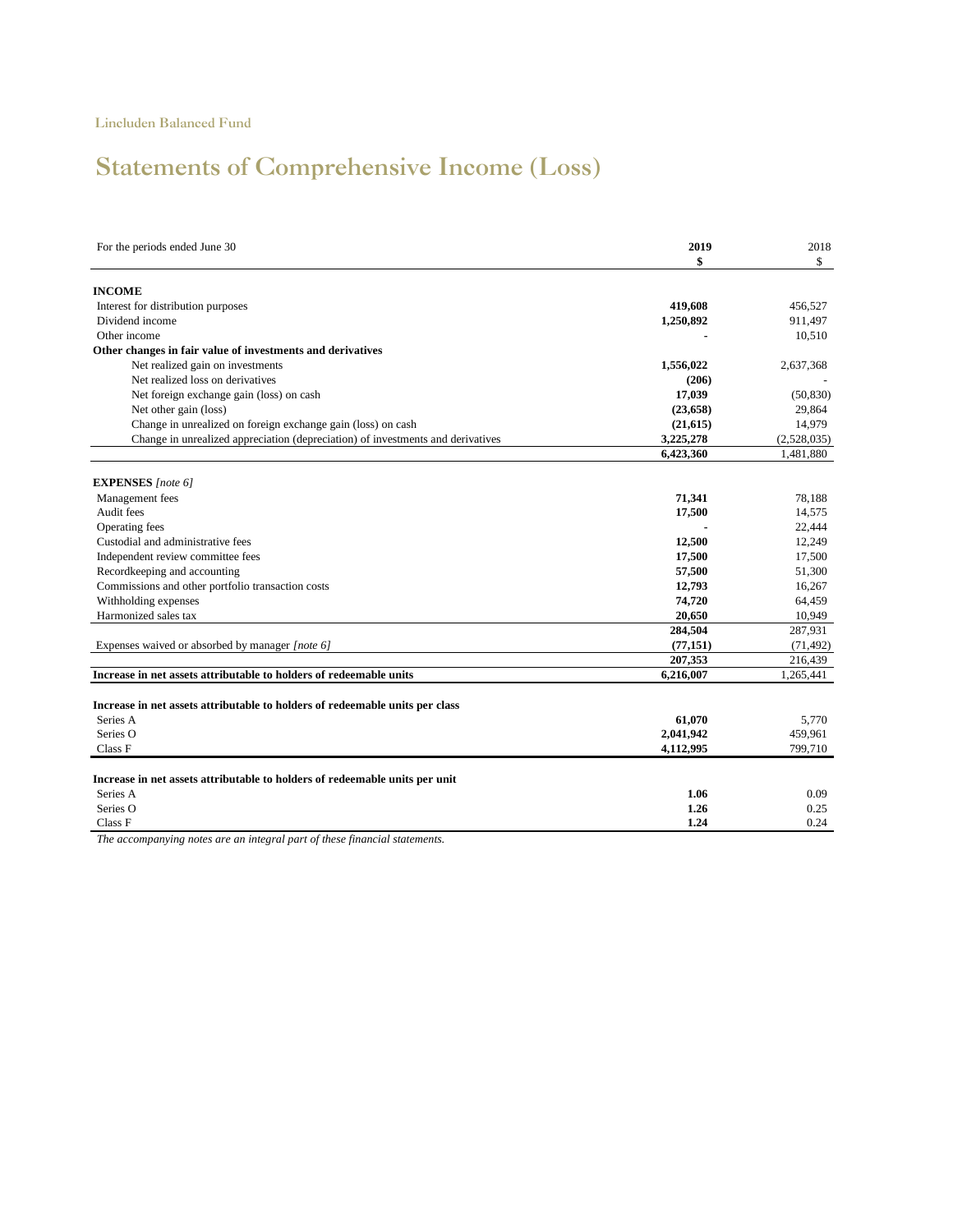# Statements of changes in net assets attributable to holders of redeemable units

For the periods ended June 30

| <b>Series A</b>                                                               | 2019      | 2018      |  |
|-------------------------------------------------------------------------------|-----------|-----------|--|
|                                                                               | S         | \$        |  |
| Net assets attributable to holders of redeemable units at beginning of period | 829,747   | 995,791   |  |
| Increase in net assets attributable to holders of redeemable units            | 61.070    | 5,770     |  |
| Distributions paid or payable to holders of redeemable units                  |           |           |  |
| From net investment income                                                    | (8,264)   | (4,046)   |  |
| Total distributions to holders of redeemable units                            | (8,264)   | (4,046)   |  |
| Redeemable unit transactions [note 5]                                         |           |           |  |
| Amount received from reinvestment of distributions                            | 8,264     | 4,046     |  |
| Amount paid on redemptions of units                                           | (61, 189) | (51, 348) |  |
| Net decrease from redeemable unit transactions                                | (52, 925) | (47, 302) |  |
| Net decrease in net assets attributable to holders of redeemable units        | (119)     | (45,578)  |  |
| Net assets attributable to holders of redeemable units at end of period       | 829,628   | 950.213   |  |

| Series O                                                                          | 2019         | 2018          |
|-----------------------------------------------------------------------------------|--------------|---------------|
|                                                                                   | \$           | S             |
| Net assets attributable to holders of redeemable units at beginning of period     | 24,099,134   | 34, 315, 114  |
| Increase in net assets attributable to holders of redeemable units                | 2,041,942    | 459,961       |
| Distributions paid or payable to holders of redeemable units                      |              |               |
| From net investment income                                                        | (532, 863)   | (455, 599)    |
| <b>Total distributions to holders of redeemable units</b>                         | (532, 863)   | (455, 599)    |
| Redeemable unit transactions [note 5]                                             |              |               |
| Amount received from the issuance of units                                        | 476,102      | 88,936        |
| Amount received from reinvestment of distributions                                | 516,119      | 455,599       |
| Amount paid on redemptions of units                                               | (423, 188)   | (4, 535, 893) |
| Net increase (decrease) from redeemable unit transactions                         | 569,033      | (3,991,358)   |
| Net increase (decrease) in net assets attributable to holders of redeemable units | 2,078,112    | (3,986,996)   |
| Net assets attributable to holders of redeemable units at end of period           | 26, 177, 246 | 30,328,118    |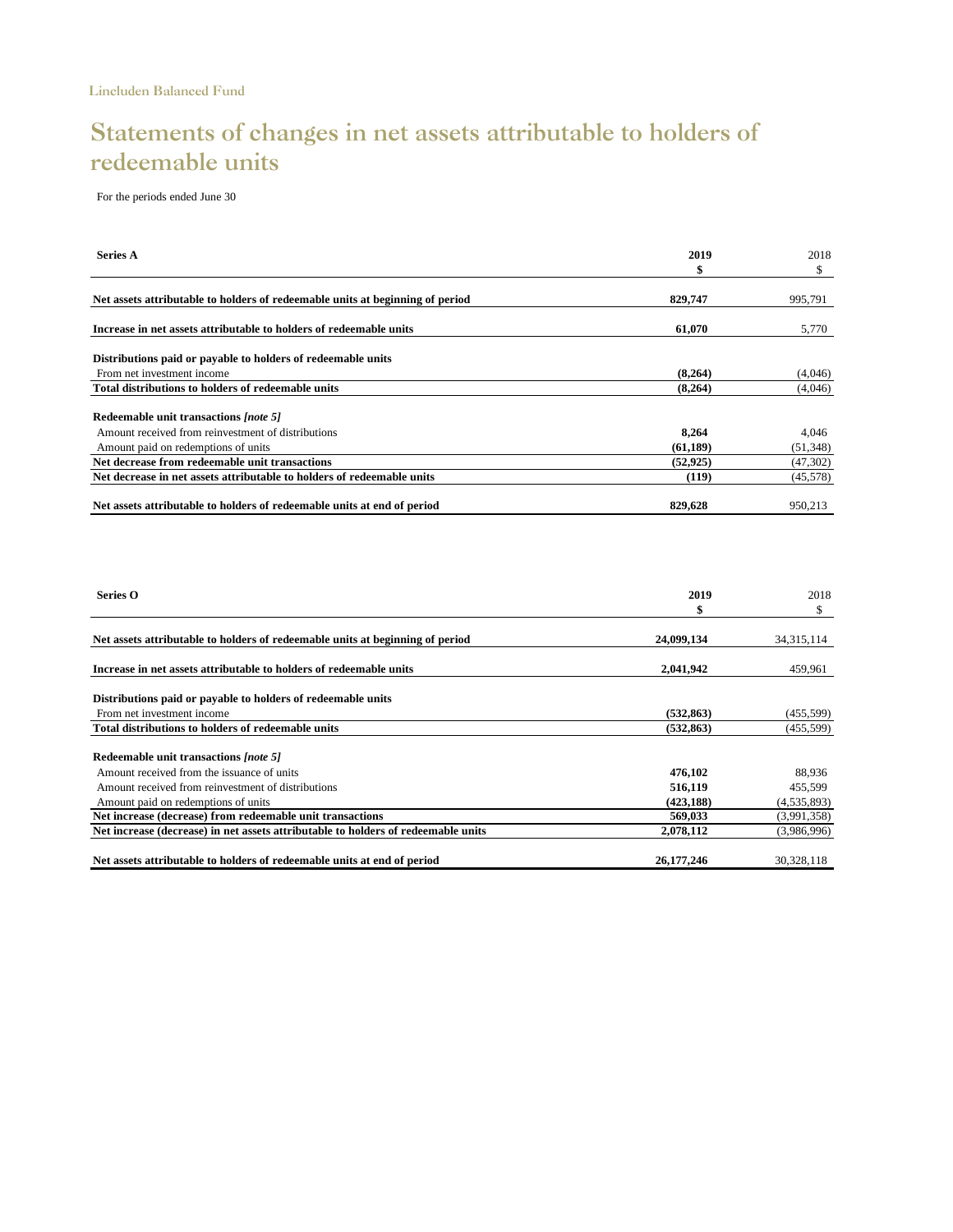#### Lincluden Balanced Fund

| <b>Class F</b>                                                                | 2019        | 2018        |  |
|-------------------------------------------------------------------------------|-------------|-------------|--|
|                                                                               | \$          | \$          |  |
| Net assets attributable to holders of redeemable units at beginning of period | 51,198,808  | 57,876,622  |  |
| Increase in net assets attributable to holders of redeemable units            | 4,112,995   | 799,710     |  |
| Distributions paid or payable to holders of redeemable units                  |             |             |  |
| From net investment income                                                    | (967,759)   | (740,489)   |  |
| Total distributions to holders of redeemable units                            | (967, 759)  | (740, 489)  |  |
|                                                                               |             |             |  |
| Redeemable unit transactions [note 5]                                         |             |             |  |
| Amount received from the issuance of units                                    | 312,059     | 607,505     |  |
| Amount received from reinvestment of distributions                            | 967,756     | 740,489     |  |
| Amount paid on redemptions of units                                           | (4,851,258) | (3,905,281) |  |
| Net decrease from redeemable unit transactions                                | (3,571,443) | (2,557,287) |  |
| Net decrease in net assets attributable to holders of redeemable units        | (426, 207)  | (2,498,066) |  |
| Net assets attributable to holders of redeemable units at end of period       | 50,772,601  | 55,378,556  |  |

*The accompanying notes are an integral part of these financial statements.*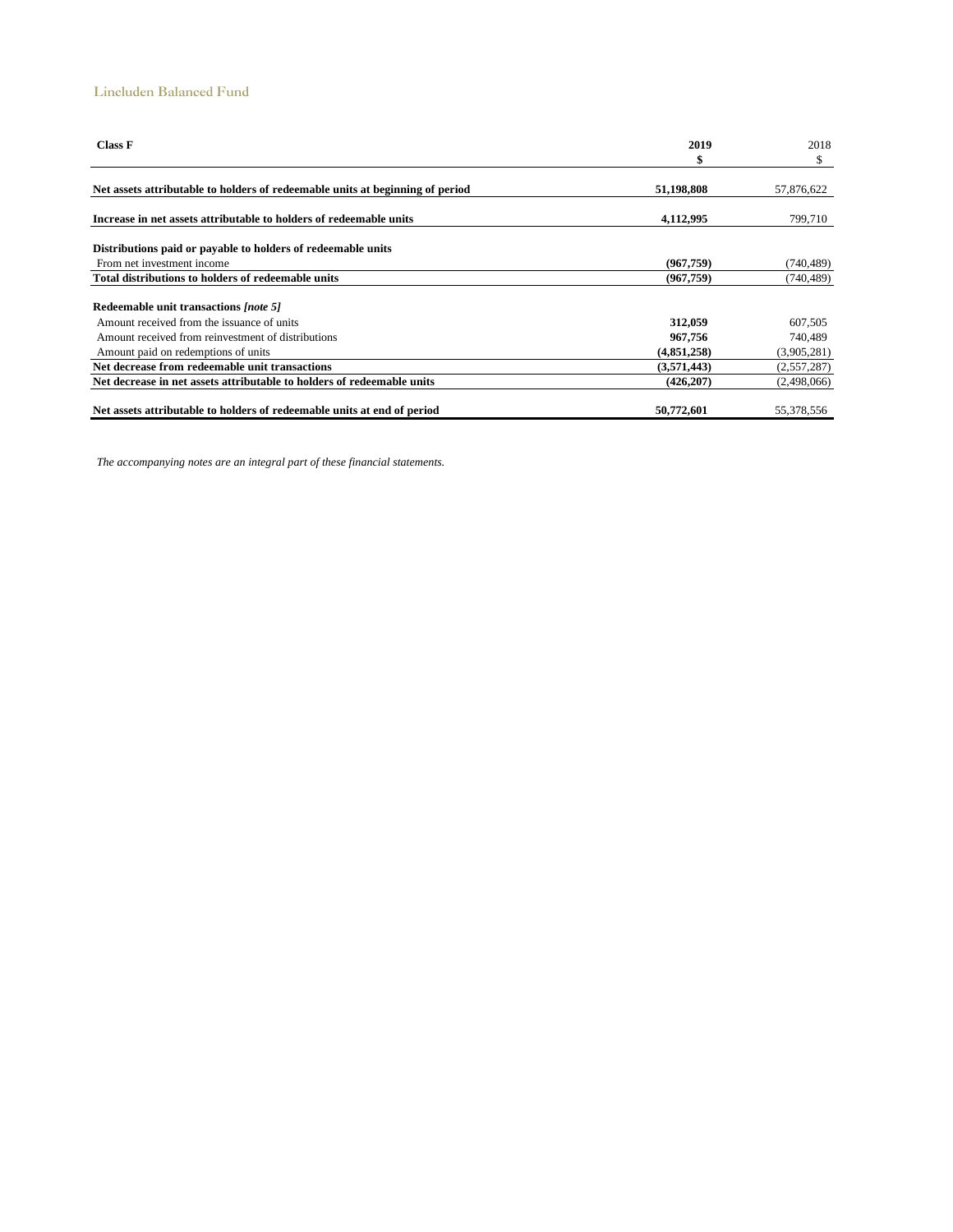# Statements of Cash Flows

| For the periods ended June 30                                                       | 2019         | 2018          |
|-------------------------------------------------------------------------------------|--------------|---------------|
|                                                                                     | \$           | \$            |
| Cash flows from operating activities                                                |              |               |
| Increase in net assets attributable to holders of redeemable units                  | 6,216,007    | 1,265,441     |
| Adjustments for:                                                                    |              |               |
| Change in unrealized on foreign exchange (gain) loss on cash                        | 21,615       | (14,979)      |
| Net realized gain on sale of investments                                            | (1,556,022)  | (2,637,368)   |
| Net change in unrealized (appreciation) depreciation of investments and derivatives | (3,225,278)  | 2,528,035     |
| Purchase of investments                                                             | (14,263,586) | (15,775,500)  |
| Proceeds from the sale and maturity of investments                                  | 17,502,231   | 22,172,267    |
| Interest receivable                                                                 | (11, 409)    | 7,901         |
| Dividends receivable                                                                | (13,096)     | (47, 577)     |
| Prepaid expenses                                                                    | (8,008)      | (34, 857)     |
| Other liabilities                                                                   | 40.880       | 66,819        |
|                                                                                     | 4,703,334    | 7,530,182     |
| <b>Financing activities</b>                                                         |              |               |
| Amount received from the issuance of units                                          | 788,511      | 696,439       |
| Amount paid on redemptions of units                                                 | (5,340,042)  | (8,417,858)   |
| Distributions paid to unitholders                                                   | (17, 584)    |               |
|                                                                                     | (4,569,115)  | (7, 721, 417) |
| Change in unrealized on foreign exchange gain (loss) on cash                        | (21, 615)    | 14,979        |
| Increase (decrease) in cash during the period                                       | 112,604      | (176, 256)    |
| Cash at beginning of period                                                         | 510,672      | 1,263,436     |
| Cash at end of period                                                               | 623,276      | 1,087,180     |
| Interest received                                                                   | 408,199      | 464,428       |
| Dividends received, net of withholding taxes                                        | 1,163,075    | 799,462       |

*The accompanying notes are an integral part of these financial statements.*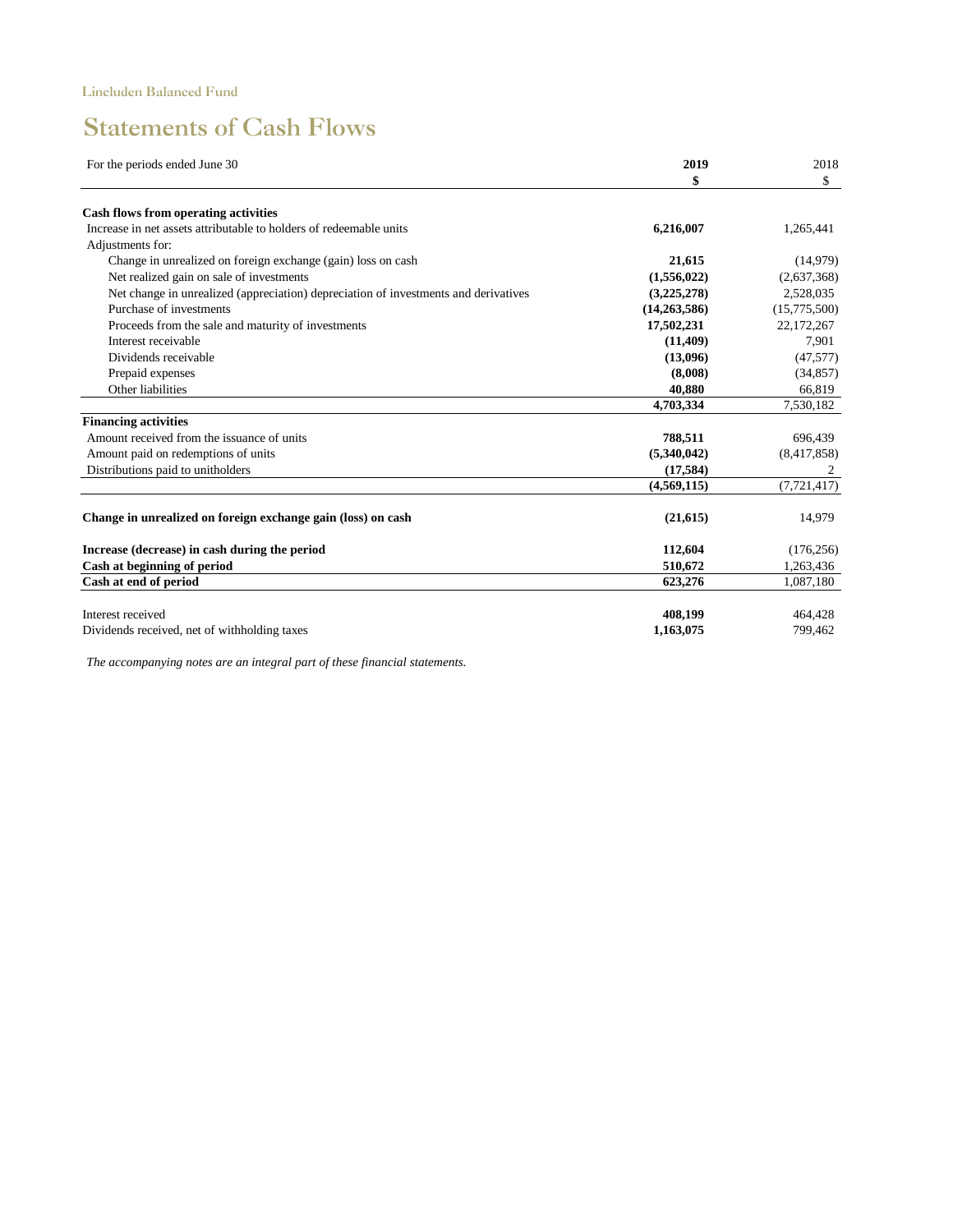# Schedule of Investment Portfolio (UNAUDITED)

|                                                    | Number of         |                      |                      |
|----------------------------------------------------|-------------------|----------------------|----------------------|
| As at June 30, 2019                                | Shares/           | Average              | Fair                 |
|                                                    | Par Value         | $Cost($ \$)          | Value (\$)           |
| <b>COMMON SHARES - 59.50%</b>                      |                   |                      |                      |
| <b>CANADIAN EQUITIES - 29.70%</b>                  |                   |                      |                      |
| Capital Goods - 0.80%                              |                   |                      |                      |
| Exco Technologies Ltd.                             | 4,260             | 43,166               | 33,015               |
| Finning International Inc.                         | 26,490            | 642,769              | 632,316              |
|                                                    |                   | 685,935              | 665,331              |
| Communications Services — 0.70%                    |                   |                      |                      |
| BCE Inc.                                           | 9,500             | 441,548<br>441,548   | 566,010<br>566,010   |
| Consumer Discretionary - 1.60%                     |                   |                      |                      |
| Dollarama Inc.                                     | 20,670            | 821,779              | 952,267              |
| Magna International Inc.                           | 2,790             | 107,392              | 181,797              |
| Martinrea International Inc.                       | 3,885             | 36,864               | 42,191               |
| Pizza Pizza Royalty Corp.                          | 3,410             | 49,900               | 34,066               |
| Uni-Select Inc.                                    | 1,400             | 29,240<br>1,045,175  | 17,388<br>1,227,709  |
| Consumer Staples - 0.40%                           |                   |                      |                      |
| Corby Spirit and Wine Ltd.                         | 1,650             | 34,814               | 29,947               |
| North West Co. Inc. (The)                          | 8,393             | 235,528              | 250,867              |
|                                                    |                   | 270,342              | 280,814              |
| $Energy - 5.70\%$                                  |                   |                      |                      |
| Birchcliff Energy Ltd.                             | 5,220             | 25,424               | 13,572               |
| Bonterra Energy Corp.                              | 2,375             | 33,396               | 12,849               |
| Canadian Natural Resources Ltd.                    | 22,930<br>116,735 | 755,641              | 809,658              |
| Cenovus Energy Inc.<br>Ensign Energy Services Inc. | 119,305           | 1,665,782<br>709,769 | 1,348,289<br>511,818 |
| Husky Energy Inc.                                  | 68,509            | 1,052,761            | 850,197              |
| Peyto Exploration & Development Corp.              | 2,840             | 32,021               | 11,133               |
| Pulse Seismic Inc.                                 | 21,745            | 54,825               | 48,056               |
| Suncor Energy Inc.                                 | 4,300             | 143,471              | 175,655              |
| TORC Oil & Gas Ltd.                                | 5,365             | 29,204               | 21,943               |
| Vermilion Energy Inc.                              | 23,390            | 734,964<br>5,237,258 | 665,446<br>4,468,616 |
| <b>Financial Services - 10.80%</b>                 |                   |                      |                      |
| <b>Bank of Nova Scotia</b>                         | 20,450            | 1,163,061            | 1,438,453            |
| Canadian Imperial Bank of Commerce                 | 10,150            | 972,223              | 1,045,247            |
| Canadian Western Bank                              | 990               | 28,451               | 29,571               |
| CI Financial Corp.                                 | 6,980             | 191,569              | 148,953              |
| Dream Industrial REIT                              | 3,190             | 20,644               | 37,642               |
| Genworth MI Canada Inc.                            | 18,035            | 729,920              | 747,370              |
| Home Capital Group Inc.                            | 31,120            | 917,188              | 603,417              |
| Intact Financial Corp.                             | 3,120             | 271,298              | 377,582              |
| <b>InterRent REIT</b><br>Laurentian Bank of Canada | 1,310<br>795      | 10,468<br>36,719     | 18,078<br>35,759     |
| Manulife Financial Corp.                           | 9,700             | 175,574              | 230,860              |
| Plaza Retail REIT                                  | 5,615             | 23,977               | 23,471               |
| Power Financial Corp.                              | 6,920             | 206,527              | 208,431              |
| Royal Bank of Canada                               | 16,365            | 1,105,840            | 1,703,106            |
| Toronto-Dominion Bank (The)                        | 22,945            | 1,095,115            | 1,755,751            |
| Tricon Capital Group Inc.                          | 3,125             | 34,839<br>6,983,413  | 31,250<br>8,434,941  |
|                                                    |                   |                      |                      |
| Industrials $-2.30\%$<br>Badger Daylighting Ltd.   | 260               |                      | 12,423               |
| Bird Construction Inc.                             | 163,830           | 6,867<br>1,261,210   | 925,640              |
| Richelieu Hardware Ltd.                            | 36,770            | 946,002              | 811,514              |
| Russel Metals Inc.                                 | 1,045             | 28,462               | 23,094               |
|                                                    |                   | 2,242,541            | 1,772,671            |
| Information Technology - 3.70%                     |                   |                      |                      |
| Calian Technologies Ltd.                           | 745               | 20,602               | 25,326               |
| CGI Inc.                                           | 10,170            | 512,370              | 1,023,916            |
| Computer Modelling Group Ltd.                      | 131,272           | 1,112,386            | 955,660              |
| Constellation Software Inc.                        | 693               | 300,709<br>1,946,067 | 855,335<br>2,860,237 |
|                                                    |                   |                      |                      |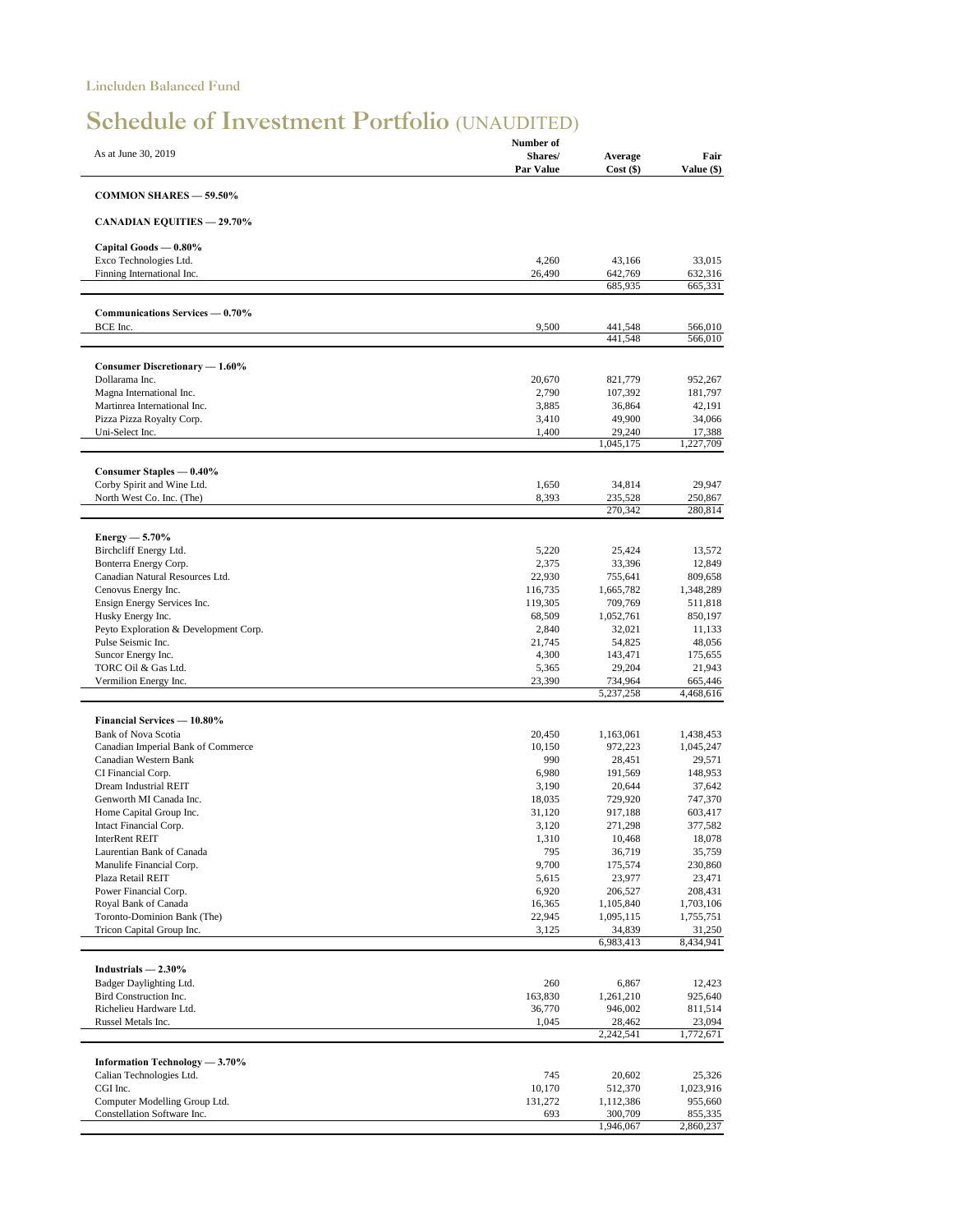| Materials $-2.20\%$                                    |                |                      |                      |
|--------------------------------------------------------|----------------|----------------------|----------------------|
| Canfor Corp.                                           | 1,325          | 11,806               | 14,085               |
| Cascades Inc.                                          | 1,705          | 15,266               | 17,971               |
| CCL Industries Inc., Class 'B'                         | 11,240         | 635,580              | 721,833              |
| Hudbay Minerals Inc.                                   | 2,720          | 16,426               | 19,285               |
| Intertape Polymer Group Inc.                           | 2,150          | 47,690               | 39,581               |
| Stella-Jones Inc.                                      | 17,874         | 716,949              | 844,725              |
| West Fraser Timber Co. Ltd.                            | 440            | 24,242<br>1,467,959  | 26,268<br>1,683,748  |
|                                                        |                |                      |                      |
| Transportation - 1.50%                                 |                |                      |                      |
| Canadian National Railway Co.                          | 9,505          | 738,458              | 1,152,006            |
| Horizon North Logistics Inc.                           | 11,215         | 30,487<br>768,945    | 20,860<br>1,172,866  |
|                                                        |                |                      |                      |
| <b>TOTAL CANADIAN EQUITIES</b>                         |                | 21,089,183           | 23,132,943           |
|                                                        |                |                      |                      |
| UNITED STATES EQUITIES — 15.60%                        |                |                      |                      |
| Communications Services - 0.60%                        |                |                      |                      |
| Verizon Communications Inc.                            | 6,108          | 340,674<br>340,674   | 456,967<br>456,967   |
|                                                        |                |                      |                      |
| Consumer Discretionary - 1.00%<br>Dollar General Corp. | 2,280          | 263,076              | 403,557              |
| Lowe's Cos. Inc.                                       | 2,975          | 335,144              | 393,137              |
|                                                        |                | 598,220              | 796,694              |
| Consumer Staples - 1.70%                               |                |                      |                      |
| Coca-Cola Co. (The)                                    | 3,540          | 184,775              | 236,055              |
| Walgreens Boots Alliance Inc.                          | 7,981          | 673,510              | 571,385              |
| Walmart Inc.                                           | 3,878          | 307,236              | 561,116              |
|                                                        |                | 1,165,521            | 1,368,556            |
| $Energy - 2.00\%$                                      |                |                      |                      |
| Chevron Corp.                                          | 2,505          | 304,134              | 408,216              |
| Devon Energy Corp.                                     | 5,472          | 210,865              | 204,370              |
| EOG Resources Inc.                                     | 4,420          | 600,067              | 539,230              |
| Exxon Mobil Corp.                                      | 3,874          | 378,680              | 388,759              |
|                                                        |                | 1,493,746            | 1,540,575            |
| <b>Financial Services - 3.80%</b>                      |                |                      |                      |
| American International Group Inc.                      | 4,210          | 247,073              | 293,744              |
| Bank of America Corp.                                  | 12,428         | 282,590              | 471,978              |
| Citigroup Inc.                                         | 5,654          | 361,349              | 518,516              |
| Federal Realty Investment Trust                        | 3.190          | 495,561              | 537,890              |
| JPMorgan Chase & Co.<br>Morgan Stanley                 | 1,623<br>5,168 | 113,258<br>150,420   | 237,620<br>296,495   |
| Washington Prime Group Inc.                            | 25,145         | 362,631              | 125,787              |
| Wells Fargo & Co.                                      | 7,248          | 392,408              | 449,143              |
|                                                        |                | 2,405,290            | 2,931,173            |
| Health Care - 1.90%                                    |                |                      |                      |
| Centene Corp.                                          | 6,500          | 484,324              | 446,373              |
| Johnson & Johnson                                      | 2,022          | 222,973              | 368,801              |
| Pfizer Inc.                                            | 7,371          | 244,592              | 418,155              |
| Zimmer Biomet Holdings Inc.                            | 1,421          | 161,906              | 219,099              |
|                                                        |                | 1,113,795            | 1,452,428            |
| Industrials $-0.60\%$                                  |                |                      |                      |
| Honeywell International Inc.                           | 1,946          | 202,868              | 444,922              |
|                                                        |                | 202,868              | 444,922              |
| Information Technology - 3.10%                         |                |                      |                      |
| Apple Inc.                                             | 2,250          | 506,587              | 583,169              |
| Cisco Systems Inc.                                     | 6,864          | 242,308              | 491,954              |
| Corning Inc.                                           | 5,341          | 118,138              | 232,421              |
| Microsoft Corp.                                        | 3,039          | 162,593              | 533,123              |
| Oracle Corp.                                           | 7,293          | 312,924<br>1,342,550 | 544,095<br>2,384,762 |
|                                                        |                |                      |                      |
| Materials $-0.90\%$<br>Corteva Inc.                    | 2,366          | 83,582               | 91,620               |
| Dow Inc.                                               | 6,281          | 478,800              | 405,589              |
| DuPont de Nemours Inc.                                 | 2,366          | 588,803              | 232,596              |
|                                                        |                | 1,151,185            | 729,805              |
| <b>TOTAL UNITED STATES EQUITIES</b>                    |                | 9,813,849            | 12,105,882           |
|                                                        |                |                      |                      |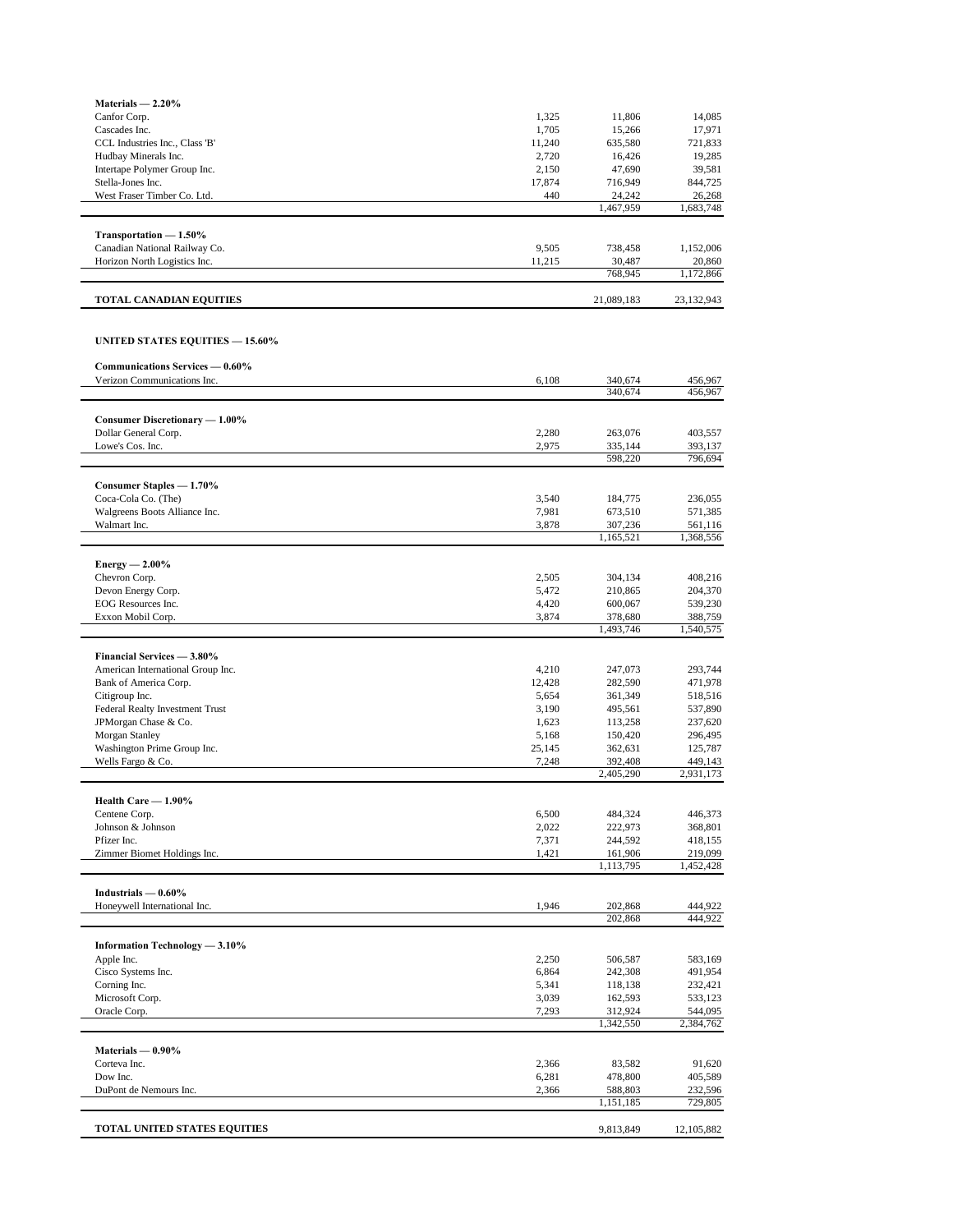#### **INTERNATIONAL EQUITIES — 14.20%**

| Austria $-0.50\%$                                |                 |                    |                      |
|--------------------------------------------------|-----------------|--------------------|----------------------|
| AMS AG                                           | 7,370           | 396,781            | 378,364              |
|                                                  |                 | 396,781            | 378,364              |
|                                                  |                 |                    |                      |
| Finland $-0.40%$<br>Nordea Bank ABP              | 36,430          | 457,592            | 346,533              |
|                                                  |                 | 457,592            | 346,533              |
|                                                  |                 |                    |                      |
| $France - 2.70\%$<br>AXA SA, ADR                 |                 |                    |                      |
| Orange SA, ADR                                   | 8,480<br>26,438 | 262,172<br>557,436 | 290,729<br>544,256   |
| Sanofi SA, ADR                                   | 6,637           | 353,115            | 376,081              |
| TOTAL SA, ADR                                    | 3,520           | 215,249            | 257,170              |
| Vinci SA                                         | 4,405           | 336,508            | 590,743              |
|                                                  |                 | 1,724,480          | 2,058,979            |
| Germany $-2.40\%$                                |                 |                    |                      |
| Deutsche Boerse AG                               | 1,270           | 114,032            | 235,258              |
| Fresenius Medical Care AG                        | 6,230           | 588,110            | 640,486              |
| Henkel AG & Co. KGaA                             | 3,646           | 395,357            | 438,410              |
| SAP SE, ADR                                      | 1,643           | 145,418            | 294,338              |
| Siemens AG, ADR                                  | 3,721           | 252,639            | 290,713<br>1,899,205 |
|                                                  |                 | 1,495,556          |                      |
| Hong Kong $-0.40\%$                              |                 |                    |                      |
| China Mobile Ltd., ADR                           | 5,090           | 339,718            | 301,885              |
|                                                  |                 | 339,718            | 301,885              |
| Italy $-0.70%$                                   |                 |                    |                      |
| Prysmian SPA                                     | 19,405          | 602,443            | 524,458              |
|                                                  |                 | 602,443            | 524,458              |
| $Japan - 0.60\%$                                 |                 |                    |                      |
| Nissan Motor Co. Ltd.                            | 28,535          | 333,942            | 267,432              |
| SECOM Co. Ltd.                                   | 1,855           | 137,230            | 208,955              |
|                                                  |                 | 471,172            | 476,387              |
| Netherlands $-2.00\%$                            |                 |                    |                      |
| Akzo Nobel NV                                    | 2,466           | 198,743            | 303,462              |
| ING Groep NV, ADR                                | 23,021          | 401,430            | 348,803              |
| Royal Boskalis Westminster NV                    | 16,789          | 649,001            | 507,756              |
| Royal Dutch Shell PLC, ADR, Class 'A'            | 4,860           | 312,126            | 414,132              |
|                                                  |                 | 1,561,300          | 1,574,153            |
| Switzerland - 1.40%                              |                 |                    |                      |
| ABB Ltd., ADR                                    | 13,749          | 318,407            | 360,640              |
| Kuehne + Nagel International AG, Registered      | 1,865           | 358,756            | 362,519              |
| Nestlé SA, ADR, Registered                       | 2,737           | 203,209<br>880,372 | 370,610<br>1,093,769 |
|                                                  |                 |                    |                      |
| United Kingdom - 3.10%                           |                 |                    |                      |
| GlaxoSmithKline PLC, ADR                         | 10,408          | 530,712            | 545,465              |
| Inchcape PLC                                     | 41,465          | 493,544            | 424,787              |
| National Grid PLC<br>Reckitt Benckiser Group PLC | 16,979<br>4,330 | 273,828<br>488,463 | 236,006<br>447,474   |
| Unilever PLC                                     | 4,345           | 262,756            | 353,677              |
| Vodafone Group PLC, ADR                          | 19,755          | 675,041            | 422,460              |
|                                                  |                 | 2,724,344          | 2,429,869            |
| TOTAL INTERNATIONAL EQUITIES                     |                 | 10,653,758         | 11,083,602           |
| <b>TOTAL EQUITIES</b>                            |                 | 41,556,790         | 46,322,427           |
|                                                  |                 |                    |                      |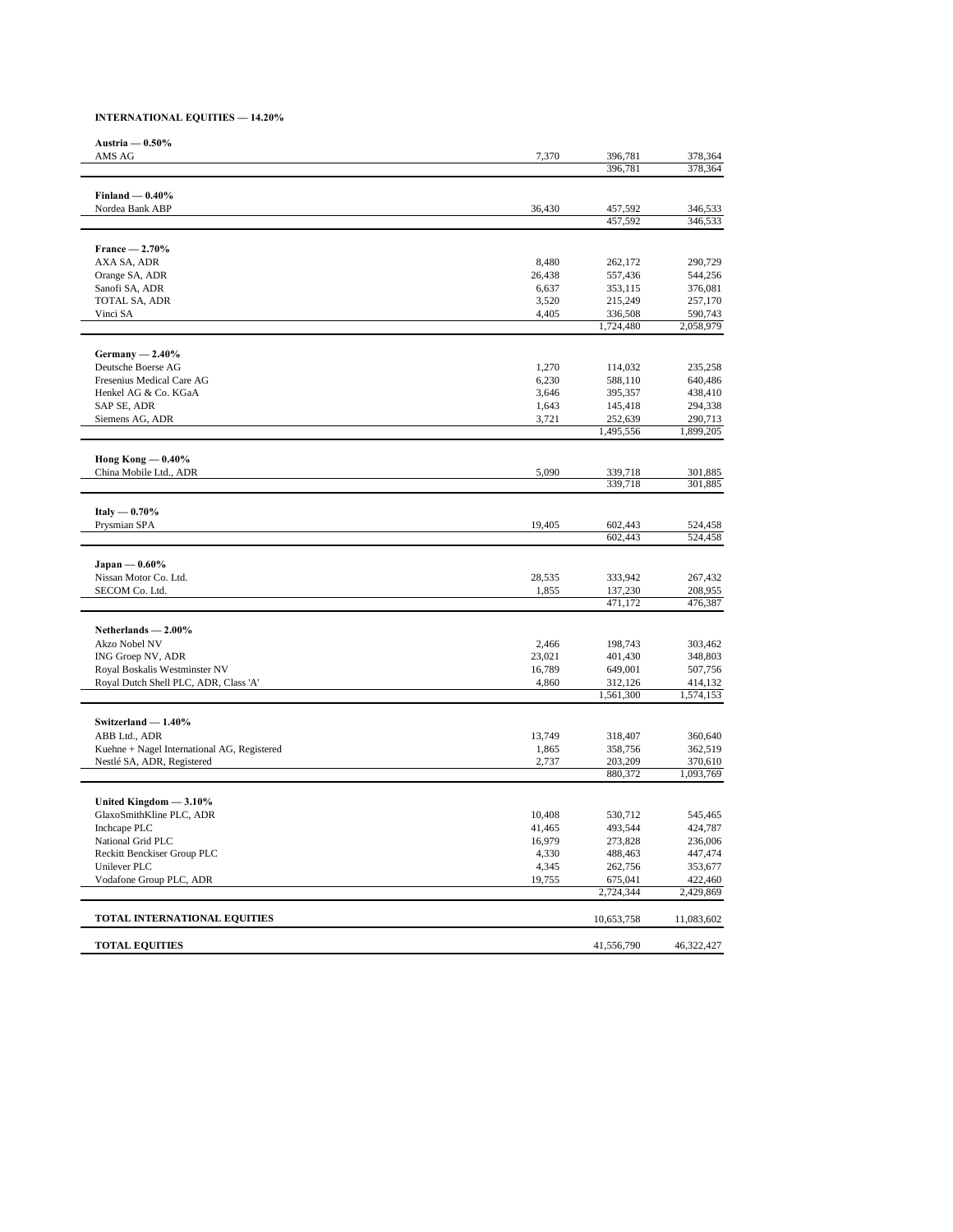| $BONDS = 38.30\%$ |  |
|-------------------|--|
|-------------------|--|

| Government of Canada - 4.30%                                                                                           |                      |                      |                      |
|------------------------------------------------------------------------------------------------------------------------|----------------------|----------------------|----------------------|
| Canada Housing Trust No. 1, Variable Rate, 2.157%, 15/09/21                                                            | 1,605,000            | 1,618,628            | 1,617,005            |
| Canada Housing Trust No. 1, 2.350%, 15/06/27                                                                           | 730,000              | 708,078              | 757,977              |
| Government of Canada, 2.250%, 01/06/25                                                                                 | 273,000              | 284,282              | 285,951              |
| Government of Canada, 1.000%, 01/06/27                                                                                 | 285,000              | 254,973              | 275,572              |
| Government of Canada, 2.000%, 01/06/28                                                                                 | 380,000              | 387,030<br>3,252,991 | 397,259<br>3,333,764 |
|                                                                                                                        |                      |                      |                      |
| <b>Provincial Government - 15.00%</b>                                                                                  |                      |                      |                      |
| Province of Alberta, 2.350%, 01/06/25                                                                                  | 1,210,000            | 1,179,771            | 1,237,967            |
| Province of British Columbia, 3.250%, 18/12/21                                                                         | 865,000              | 939,510              | 897,839              |
| Province of Manitoba, 2.450%, 02/06/25<br>Province of New Brunswick, 3.650%, 03/06/24                                  | 320,000              | 323,050              | 329,023              |
| Province of Ontario, 3.150%, 02/06/22                                                                                  | 235,000<br>3,920,000 | 258,930              | 254,399              |
| Province of Ontario, 3.500%, 02/06/24                                                                                  | 380,000              | 4,175,815<br>426,383 | 4,081,009<br>409,637 |
| Province of Ontario, 2.400%, 02/06/26                                                                                  | 1,135,000            | 1,155,453            | 1,164,500            |
| Province of Ontario, 2.600%, 02/06/27                                                                                  | 430,000              | 419,431              | 446,612              |
| Province of Quebec, 4.250%, 01/12/21                                                                                   | 905,000              | 1,028,914            | 960,283              |
| Province of Quebec, 3.750%, 01/09/24                                                                                   | 260,000              | 296,666              | 284,434              |
| Province of Quebec, 2.750%, 01/09/25                                                                                   | 1,355,000            | 1,392,110            | 1,420,783            |
| Province of Saskatchewan, 3.200%, 03/06/24                                                                             | 165,000              | 176,342              | 175,553              |
|                                                                                                                        |                      | 11,772,375           | 11,662,039           |
| Municipal Government — 0.10%                                                                                           |                      |                      |                      |
| Greater Toronto Airports Authority, Series '97-3', 6.450%, 03/12/27                                                    | 30,000               | 40,286               | 39,600               |
|                                                                                                                        |                      | 40,286               | 39,600               |
| Corporate Bonds - 18.90%                                                                                               |                      |                      |                      |
| 407 International Inc., Callable, 4.300%, 26/05/21                                                                     | 245,000              | 274,694              | 254,296              |
| 407 International Inc., Callable, 2.430%, 04/05/27                                                                     | 65,000               | 64,976               | 65,834               |
| Alectra Inc., Series 'A', Callable, 2.488%, 17/05/27                                                                   | 135,000              | 135,000              | 136,352              |
| AltaGas Ltd., Callable, 3.570%, 12/06/23                                                                               | 85,000               | 85,190               | 87,701               |
| AltaGas Ltd., Callable, 4.120%, 07/04/26                                                                               | 60,000               | 59,966               | 63,757               |
| AltaGas Ltd., Callable, 3.980%, 04/10/27                                                                               | 175,000              | 175,680              | 183,861              |
| Bank of Montreal, 1.880%, 31/03/21                                                                                     | 265,000              | 266,054              | 264,764              |
| Bank of Montreal, Callable, 3.400%, 23/04/21                                                                           | 50,000               | 53,393               | 51,299               |
| Bank of Montreal, 2.270%, 11/07/22                                                                                     | 510,000              | 505,588              | 514,046              |
| Bank of Montreal, 2.700%, 11/09/24                                                                                     | 415,000              | 407,522              | 427,839              |
| Bank of Nova Scotia, 2.873%, 04/06/21<br>Bank of Nova Scotia, 2.360%, 08/11/22                                         | 460,000<br>395,000   | 480,335<br>394,945   | 468,148<br>399,169   |
| Bank of Nova Scotia, 2.980%, 17/04/23                                                                                  | 305,000              | 304,915              | 315,439              |
| Bank of Nova Scotia, 2.290%, 28/06/24                                                                                  | 125,000              | 124,992              | 126,254              |
| Bell Canada, Callable, 2.700%, 27/02/24                                                                                | 80,000               | 79,909               | 81,025               |
| Bell Canada, Callable, 3.550%, 02/03/26                                                                                | 190,000              | 190,064              | 199,749              |
| Bell Canada, Callable, 2.900%, 12/08/26                                                                                | 150,000              | 141,633              | 151,667              |
| Bell Canada Inc., Callable, 2.750%, 29/01/25                                                                           | 110,000              | 109,774              | 111,386              |
| Cameco Corp., Series 'E', 3.750%, 14/11/22                                                                             | 135,000              | 138,701              | 138,919              |
| Cameco Corp., Callable, 4.190%, 24/06/24                                                                               | 100,000              | 100,916              | 104,772              |
| Canadian Imperial Bank of Commerce, 1.850%, 14/07/20                                                                   | 305,000              | 305,679              | 304,758              |
| Canadian Imperial Bank of Commerce, 1.900%, 26/04/21                                                                   | 140,000              | 140,239              | 139,873              |
| Canadian Imperial Bank of Commerce, 2.040%, 21/03/22                                                                   | 85,000               | 84,972               | 85,126               |
| Canadian Imperial Bank of Commerce, 2.470%, 05/12/22                                                                   | 470,000              | 468,125              | 476,792              |
| Canadian Imperial Bank of Commerce, 3.290%, 15/01/24                                                                   | 300,000              | 309,705              | 311,802              |
| Canadian National Railway Co., Callable, 3.200%, 31/07/28<br>Canadian National Railway Co., Callable, 3.000%, 08/02/29 | 130,000<br>50,000    | 129,405<br>49,769    | 137,925<br>52,213    |
| CCL Industries Inc., Series '1', Callable, 3.864%, 13/04/28                                                            | 40,000               | 40,000               | 42,514               |
| Choice Properties L.P., Series '10', Callable, 3.600%, 20/09/22                                                        | 475,000              | 477,546              | 490,372              |
| Choice Properties REIT, Series 'M', Restricted, Callable, 3.532%, 11/06/29                                             | 80,000               | 80,000               | 81,371               |
| Enbridge Inc., Callable, 3.950%, 19/11/24                                                                              | 50,000               | 50,000               | 53,442               |
| ENMAX Corp., Callable, 3.805%, 05/12/24                                                                                | 75,000               | 75,000               | 78,946               |
| ENMAX Corp., Series '4', Callable, 3.836%, 05/06/28                                                                    | 60,000               | 60,000               | 63,470               |
| Great-West Lifeco Inc., Callable, 3.337%, 28/02/28                                                                     | 65,000               | 65,000               | 69,728               |
| Hydro One Inc., Callable, 3.200%, 13/01/22                                                                             | 275,000              | 294,620              | 283,160              |
| Inter Pipeline Ltd., Callable, 2.608%, 13/09/23                                                                        | 25,000               | 25,000               | 25,091               |
| Inter Pipeline Ltd., Callable, 2.734%, 18/04/24                                                                        | 55,000               | 55,000               | 55,344               |
| Inter Pipeline Ltd., Callable, 3.173%, 24/03/25                                                                        | 70,000               | 67,059               | 71,554               |
| Inter Pipeline Ltd., Callable, 3.484%, 16/12/26                                                                        | 125,000              | 125,527              | 129,377              |
| Keyera Corp., Callable, 3.934%, 21/06/28                                                                               | 60,000               | 60,000               | 63,413               |
| Metro Inc., Callable, 3.390%, 06/12/27                                                                                 | 205,000              | 204,879              | 212,689              |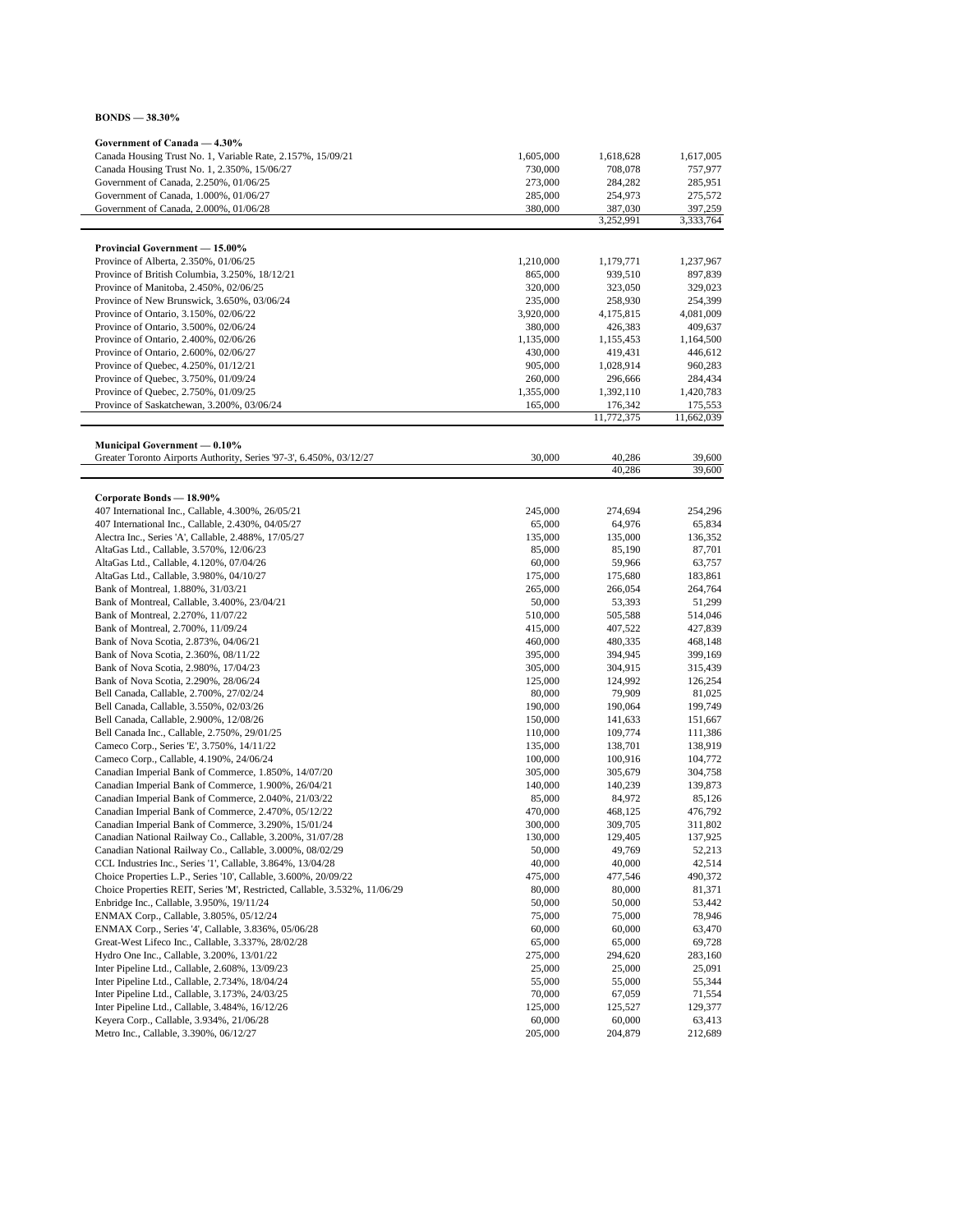| National Bank of Canada, 1.742%, 03/03/20                                               | 290,000   | 286.491    | 289,692    |
|-----------------------------------------------------------------------------------------|-----------|------------|------------|
| National Bank of Canada, 1.809%, 26/07/21                                               | 805,000   | 799,916    | 803,023    |
| North West Redwater Partnership / NWR Financing Co. Ltd., Series 'J', Callable, 2.800%, | 95,000    | 94,110     | 95,947     |
| Pembina Pipeline Corp., Series '10', Callable, 4.020%, 27/03/28                         | 470,000   | 467,909    | 504,515    |
| Reliance L.P., Callable, 3.836%, 15/03/25                                               | 175,000   | 174,996    | 182,094    |
| Reliance L.P., Callable, 3.750%, 15/03/26                                               | 115,000   | 114,627    | 118,398    |
| Rogers Communications Inc., Callable, 4.000%, 13/03/24                                  | 550,000   | 579,194    | 587,576    |
| Rogers Communications Inc., Callable, 3.250%, 01/05/29                                  | 60,000    | 59,848     | 61,543     |
| Royal Bank of Canada, 1.968%, 02/03/22                                                  | 485,000   | 483,920    | 485,023    |
| Royal Bank of Canada, 3.296%, 26/09/23                                                  | 515,000   | 525,867    | 535,829    |
| Royal Bank of Canada, 2.352%, 02/07/24                                                  | 170,000   | 170,000    | 170,000    |
| Royal Bank of Canada, 4.930%, 16/07/25                                                  | 130,000   | 159,325    | 150,317    |
| Shaw Communications Inc., Callable, 4.350%, 31/01/24                                    | 365,000   | 388,300    | 392,097    |
| SNC-Lavalin Group Inc., Series '4', Callable, 3.235%, 02/03/23                          | 240,000   | 233,211    | 239,751    |
| Sun Life Financial Inc., 4.570%, 23/08/21                                               | 15,000    | 16,005     | 15,809     |
| TELUS Corp., Callable, 3.750%, 17/01/25                                                 | 100,000   | 99,775     | 106,088    |
| Toronto-Dominion Bank (The), 2.045%, 08/03/21                                           | 1,205,000 | 1,195,896  | 1,207,363  |
| Toronto-Dominion Bank (The), 1.994%, 23/03/22                                           | 240,000   | 237,085    | 240,246    |
| Toronto-Dominion Bank (The), 2.496%, 02/12/24                                           | 120,000   | 120,000    | 120,821    |
| Toronto-Dominion Bank (The), Floating Rate, Callable, 3.060%, 26/01/32                  | 215,000   | 214,923    | 215,961    |
| TransCanada PipeLines Ltd., Callable, 3.690%, 19/07/23                                  | 630,000   | 657,107    | 662,410    |
| Westcoast Energy Inc., Callable, 3.770%, 08/12/25                                       | 15,000    | 16,132     | 16,096     |
| Westcoast Energy Inc., Series 'W', 7.300%, 18/12/26                                     | 125,000   | 122,360    | 160,861    |
|                                                                                         |           | 14,478,769 | 14,736,697 |
|                                                                                         |           |            |            |
| <b>TOTAL BONDS</b>                                                                      |           | 29,544,421 | 29,772,100 |
|                                                                                         |           |            |            |
|                                                                                         |           |            |            |
| <b>SHORT-TERM INVESTMENTS - 1.40%</b>                                                   |           |            |            |
| Government of Canada Treasury Bill, 1.670%, 22/08/19                                    | 1,100,000 | 1,095,611  | 1,097,377  |
|                                                                                         |           | 1,095,611  | 1,097,377  |
|                                                                                         |           |            |            |
| <b>TRANSACTION COSTS</b>                                                                |           | (37,677)   |            |
| <b>TOTAL INVESTMENT PORTFOLIO - 99.20%</b>                                              |           | 72,159,145 | 77,191,904 |
|                                                                                         |           |            |            |
| <b>OTHER ASSETS, NET OF LIABILITIES - 0.80%</b>                                         |           |            | 587,571    |
|                                                                                         |           |            | 77,779,475 |
| <b>NET ASSETS ATTRIBUTABLE TO HOLDERS OF REDEEMABLE UNITS - 100.00%</b>                 |           |            |            |

L,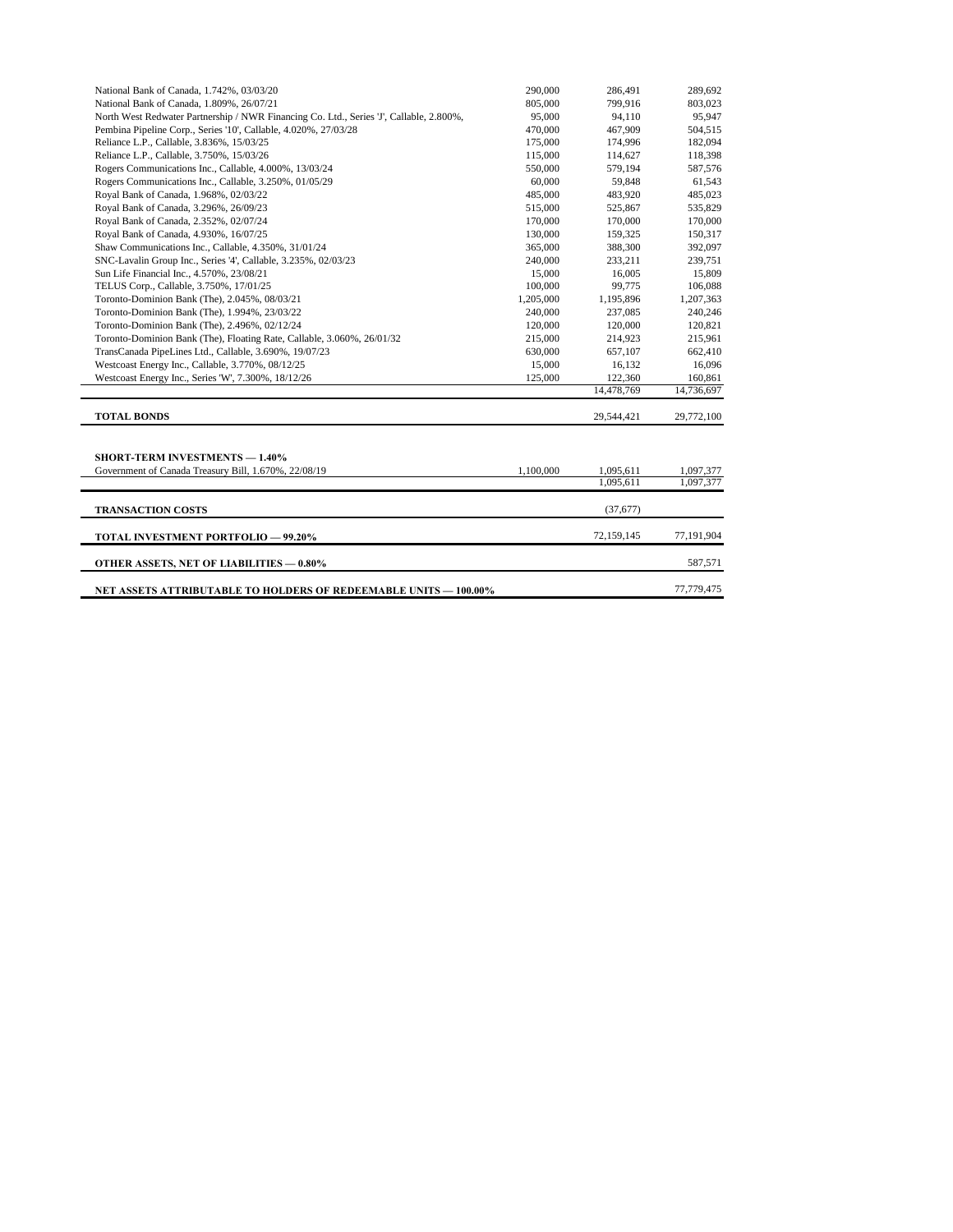# LINCLUDEN BALANCED FUND NOTES TO FINANCIAL STATEMENTS

For the periods ended June 30, 2019 and 2018

#### **1. ESTABLISHMENT OF THE FUND**

The Lincluden Balanced Fund (the "Fund") is an open-end mutual fund trust established under the laws of the Province of Ontario pursuant to a Declaration of Trust dated February 23, 2000. The address of the Fund's registered office is 201 City Centre Drive, Suite 201, Mississauga, Ontario. The Fund commenced operations on September 29, 2000. Lincluden Investment Management Limited acts as the Trustee and Investment Manager of the Fund (the "Fund Manager").

The investment objective of the Fund is to generate both capital appreciation and income, while maintaining a relatively low level of risk. To achieve its objectives, the Fund invests in a diverse portfolio of stocks, government and corporate bonds, and short-term instruments such as Government of Canada treasury bills.

### **2. BASIS OF PREPARATION**

#### **Basis of Accounting**

These financial statements have been prepared in accordance with International Financial Reporting Standards ("IFRS").

These financial statements were authorized for issue by the Board of Directors of the Manager on August 27, 2019.

#### **Basis of measurement**

These financial statements have been prepared on a historical cost basis, except for financial assets and financial liabilities at fair value through profit or loss which are presented at fair value.

#### **Functional and presentation currency**

These financial statements are presented in Canadian dollars, which is the Fund's functional currency.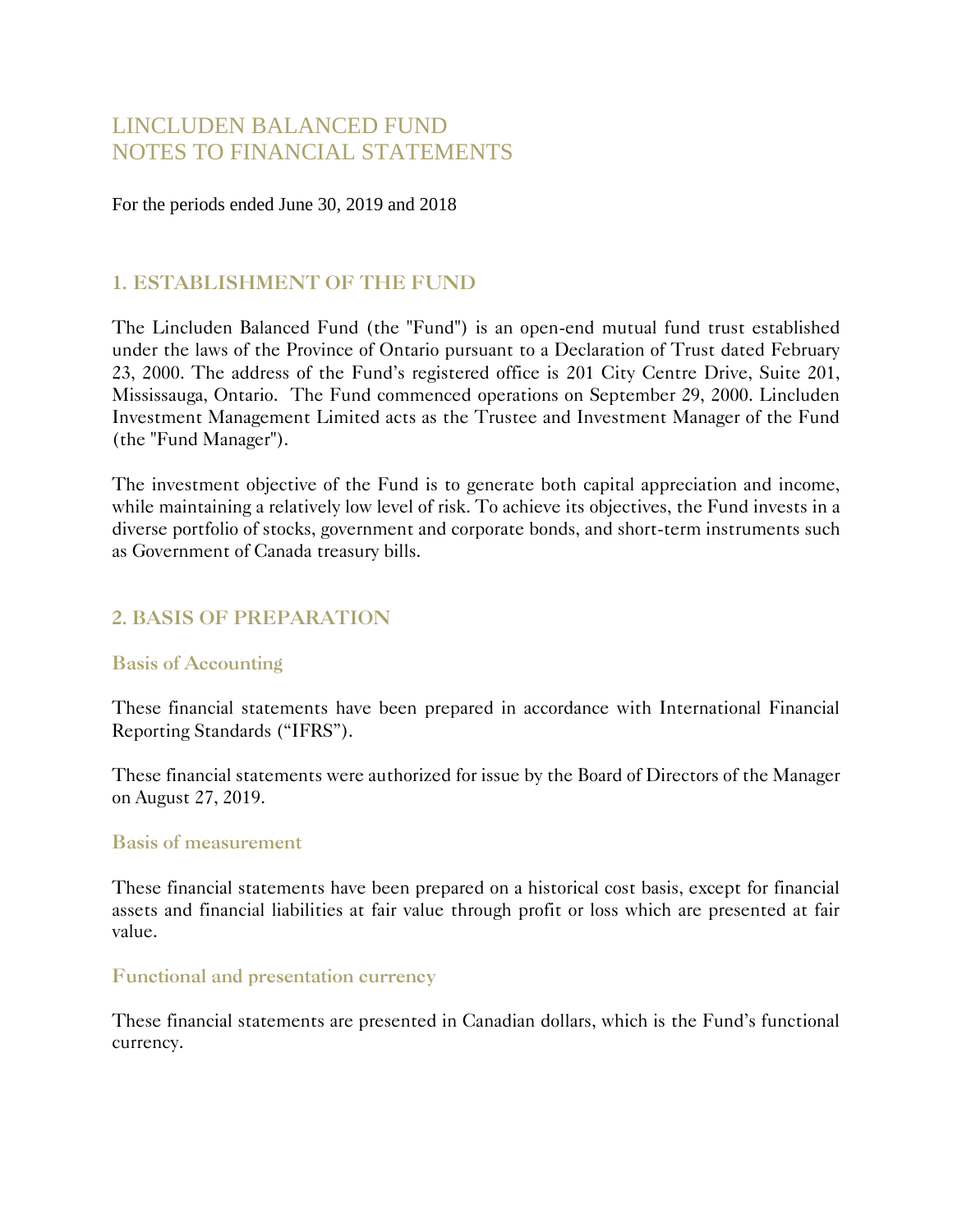# **3. SUMMARY OF SIGNIFICANT ACCOUNTING POLICIES**

#### **Financial Instruments**

#### (i) Recognition, initial measurement and classification

Financial assets and financial liabilities at FVTPL are initially recognized on the trade date, at fair value (see below), with transaction costs recognized in the statements of comprehensive income. Other financial assets and financial liabilities are recognized on the date on which they are originated at fair value.

The Fund classifies financial assets and financial liabilities into the following categories:

- Financial assets at fair value through profit or loss: debt securities, equity investments and derivative financial instruments
- Financial assets at amortized cost: All other financial assets
- Financial liabilities classified at fair value through profit or loss: derivative financial instruments and securities sold short, if any
- Financial liabilities at amortized cost: all other financial liabilities.

#### (ii) Fair value measurement

Investments in securities listed on a public securities exchange or traded on an over-thecounter market are valued at the closing sale price. Securities with no available closing prices are valued at the last available sale or close price. In respect of any unlisted or non-exchange traded securities, or securities for which a last sale or close price are unavailable or securities for which market quotations are, in the Fund Manager's opinion, inaccurate, unreliable, or not reflective of all available material information, such securities are valued at their fair value as determined by the Fund Manager. Short-term notes are valued at cost plus accrued interest, which approximates fair value.

The Fund may enter into forward foreign exchange contracts with the intention to offset or reduce exchange rate risks associated with the investments. The value of these forward contracts is the gain or loss that would be realized if, on the valuation date, the positions were to be closed out and recorded as a derivative asset/liability in the statements of financial position. When the forward contracts are closed out or mature, realized gains or losses on forward contracts are recognized and are included in the statements of comprehensive income (loss).

Investments in pooled funds are valued at the unit values supplied by the underlying fund's administrator.

The fair value of other financial assets and liabilities approximates their carrying values due to the short-term nature of these instruments.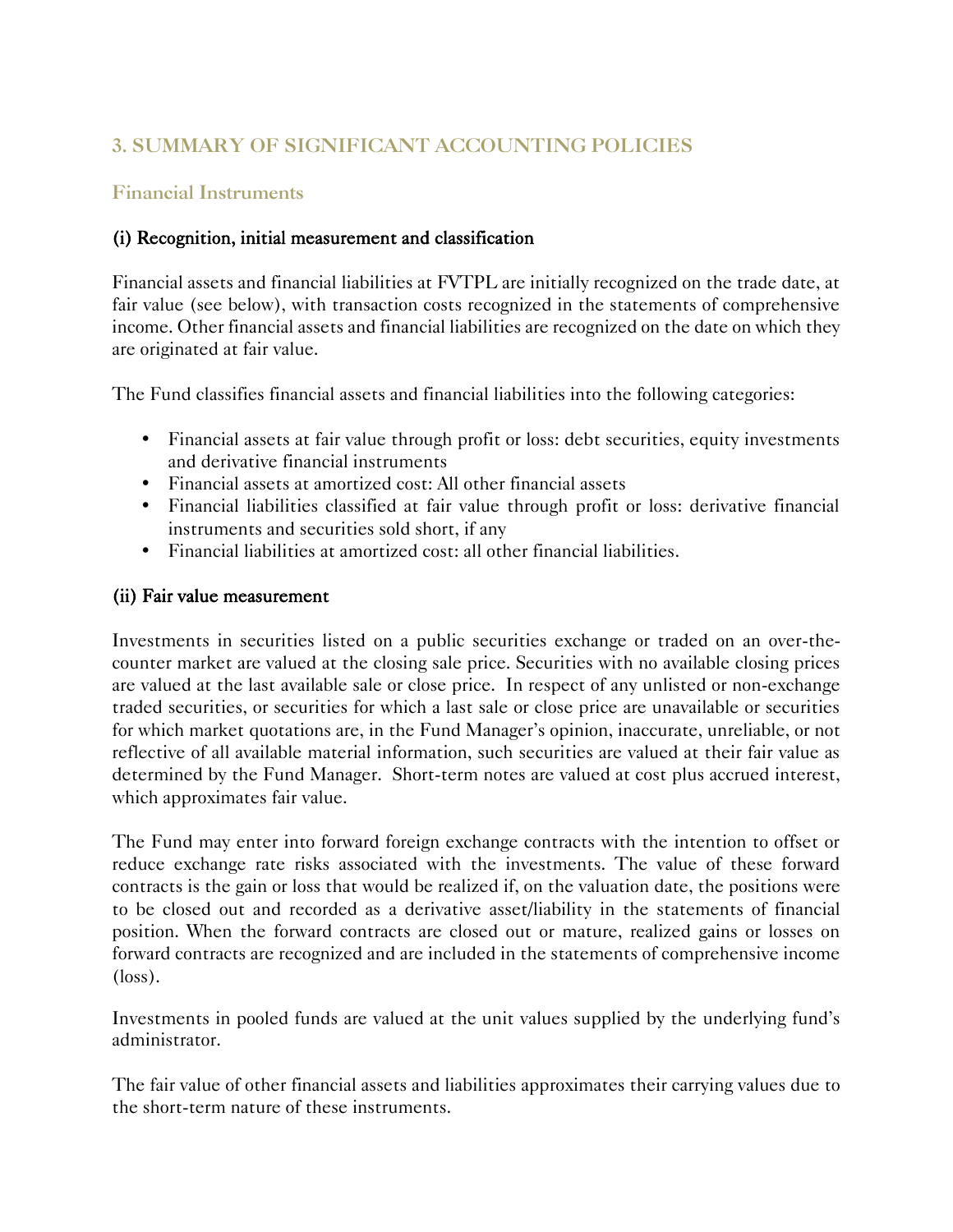Fair value policies used for financial reporting purposes are the same as those used to measure the net asset value ("NAV") for transactions with unitholders.

#### (iii) Offsetting

Financial assets and liabilities are offset and the net amount presented in the statements of financial position when there is a legally enforceable right to offset the recognized amounts and there is an intention to settle on a net basis, or to realize the asset and settle the liability simultaneously.

Income and expenses are presented on a net basis for gains and losses from financial instruments at fair value through profit and loss and foreign exchange gains and losses.

#### **Cash**

Cash consists of cash on deposit with financial institutions.

#### **Investment transactions and income recognition**

The Fund follows the accrual method of recording investment income and expenses. Dividends are accrued as of the ex-dividend date. Stock dividends are recorded in income based on the fair value of the security on the ex-dividend date.

The interest for distribution purposes shown on the statements of comprehensive income represents the coupon interest earned by the fund accounted for on an accrual basis. The fund does not amortize premiums paid or discounts received on the purchase of fixed income securities except for zero coupon bonds which are amortized on a straight line basis.

Realized gain/loss on sale of investments and unrealized appreciation/depreciation in investments are determined on an average cost basis. Average cost does not include amortization of premiums or discounts on fixed income securities with the exception of zero coupon bonds.

#### **Cost of investments**

The cost of investments represents the amount paid for each security and is determined on an average cost basis excluding commissions and other transaction costs.

#### **Foreign currency translation**

The fair values of foreign currency denominated investments are translated into Canadian dollars, using the prevailing rate of exchange on each valuation date. Income, expenses and investment transactions in foreign currencies are translated into Canadian dollars at the rate of exchange prevailing on the respective dates of such transactions. Foreign exchange gains and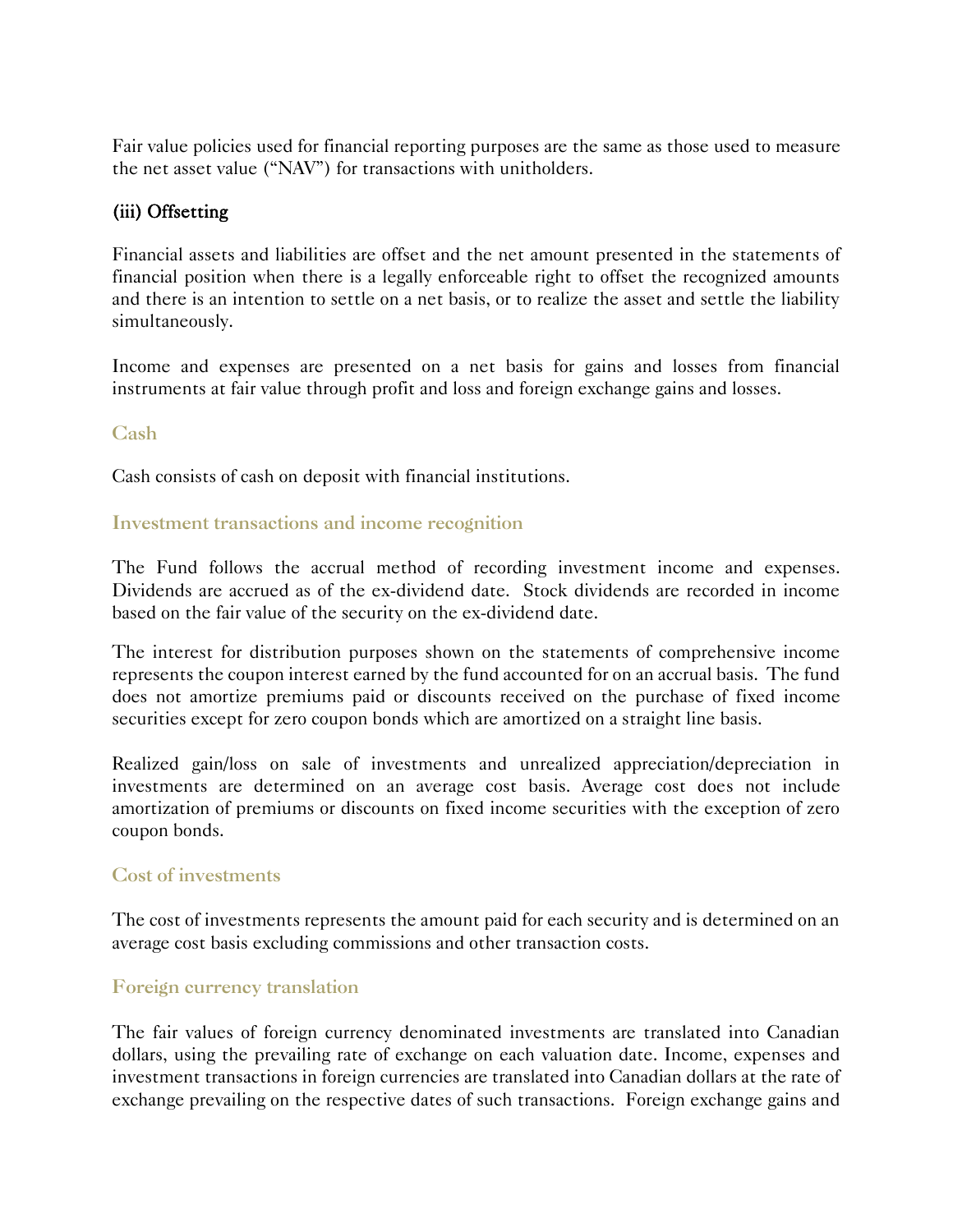losses are presented as foreign exchange gain (loss), except for those arising from financial instruments at fair value through profit or loss which are recognized as a component within "Net realized gain (loss) on investments" and "Change in unrealized appreciation (depreciation)" in the statements of comprehensive income (loss).

#### **Income taxes**

The Fund presently qualifies as a mutual fund trust under the provisions of the Income Tax Act (Canada), and accordingly, is not taxed on that portion of its taxable income, which is paid or payable to unitholders at the end of the taxation year. The Fund has elected for a December 15 taxation year end. The Fund pays out sufficient net income and net realized capital gains so that it will not be subject to income taxes. Accordingly, no provision for income taxes has been made in these financial statements.

Capital losses and non-capital losses incurred by the Funds cannot be allocated to unitholders but capital losses may be carried forward indefinitely to reduce future realized capital gains and non-capital losses may be carried forward for 20 taxation years to reduce future net income for tax purposes. As at December 31, 2018, the Fund has no non-capital losses (2017 – nil) and no capital losses carrying forward (2017 - nil).

Certain dividend and interest income received by the Fund is subject to withholding tax imposed in the country of origin. During the period, the average withholding tax rate was 15%  $(2018 - 15\%).$ 

### **Redeemable Units**

For each Fund unit sold, the Fund receives an amount equal to the net asset value per unit at the date of sale. The amount is included in net assets attributable to holders of redeemable units. Units are redeemable at the option of unitholders at their net asset value on the redemption date. For each unit redeemed, net assets attributable to holders of redeemable units is reduced by the net asset value of the unit at the date of redemption. The redeemable units, which are classified as financial liabilities, are measured at the redemption amount and are considered a residual interest in the assets of the Fund after deducting all of its liabilities.

Net assets attributable to holders of redeemable units is calculated for each series of units of the Fund by taking the respective series' proportionate share of the Fund's net assets and dividing by the number of units of that class outstanding on the valuation date.

The increase (decrease) in net assets attributable to holders of redeemable units per unit by series in the statements of comprehensive income (loss) represents the change in net assets attributable to holders of redeemable units from operations divided by the weighted average number of units of that series outstanding during the reporting period. Income, expenses other than management fees, and realized and unrealized capital gains (losses) are distributed amongst the different classes of units in proportion to the amount invested in them.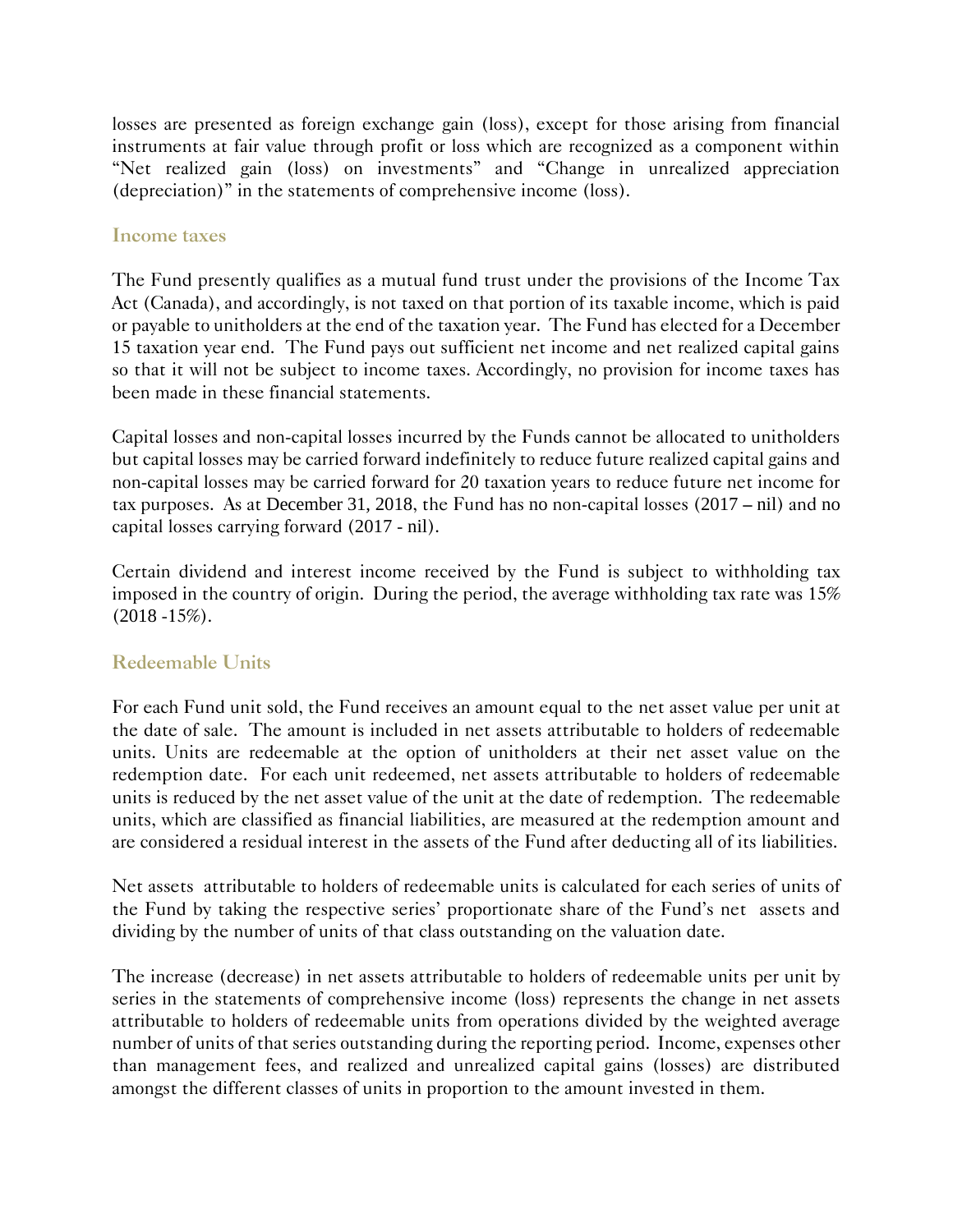#### **Receivable for investments sold/Payable for investments purchased**

Amounts receivable for investments sold/payable for investments purchased represent amounts receivable/payable from/to brokers relating to transactions entered into but not yet settled for the sale/purchase of investments.

#### **Accounting changes**

#### IFRS 9, Financial Instruments Transition:

Effective January 1, 2018, the Fund adopted IFRS 9, Financial Instruments ("IFRS 9"). The new standard introduced a model for classification and measurement of financial assets and liabilities including those carried at amortized cost; fair value, with changes in fair value recognized in FVTPL; or fair value through other comprehensive income ("FVOCI") based on the entity's business model for managing financial assets and the contractual cash flow characteristics of these financial assets.

The Fund is comprised of a portfolio of financial assets that is managed and whose performance is evaluated on a fair value basis that is primarily focused on fair value information and uses that information to assess the assets' performance in accordance with the Fund's investment strategy. For such a portfolio the collection of contractual cash flows is only incidental to achieving the Fund's investment objectives. The assessment and decision on the business model approach used is an accounting judgement. The Fund's financial assets and financial liabilities previously classified as FVTPL or held-for-trading under International Accounting Standard ("IAS") 39, Financial Instruments Recognition and Measurement ("IAS 39"), are now classified as FVTPL and there were no changes in the measurement attributes. Any assets previously classified as loans and receivables under IAS 39 are now classified and measured at amortized cost under IFRS 9. The classification and measurement of liabilities under the new standard remains generally unchanged. The adoption of IFRS 9 has been applied retrospectively effective January 1, 2018 and did not result in any changes in net assets.

IFRS 9 replaces the "incurred loss" model in IAS 39 with an "expected credit loss" ("ECL") model. The new impairment model applies to financial assets measured at amortized cost and debt investments at FVOCI, but not investment in equity instruments. The Fund has determined that the application of IFRS 9's impairment requirements at January 1, 2018 does not result in any impairment of cash and cash equivalents, balances due from brokers or any other receivables.

### **4. CRITICAL ACCOUNTING ESTIMATES AND JUDGEMENTS**

In preparing these financial statements, the Fund Manager has made judgements, estimates and assumptions that affect the application of accounting policies and the reported amounts of assets, liabilities, income and expenses. Actual results may differ from these estimates. Estimates and underlying assumptions are reviewed on an ongoing basis. Revisions to estimates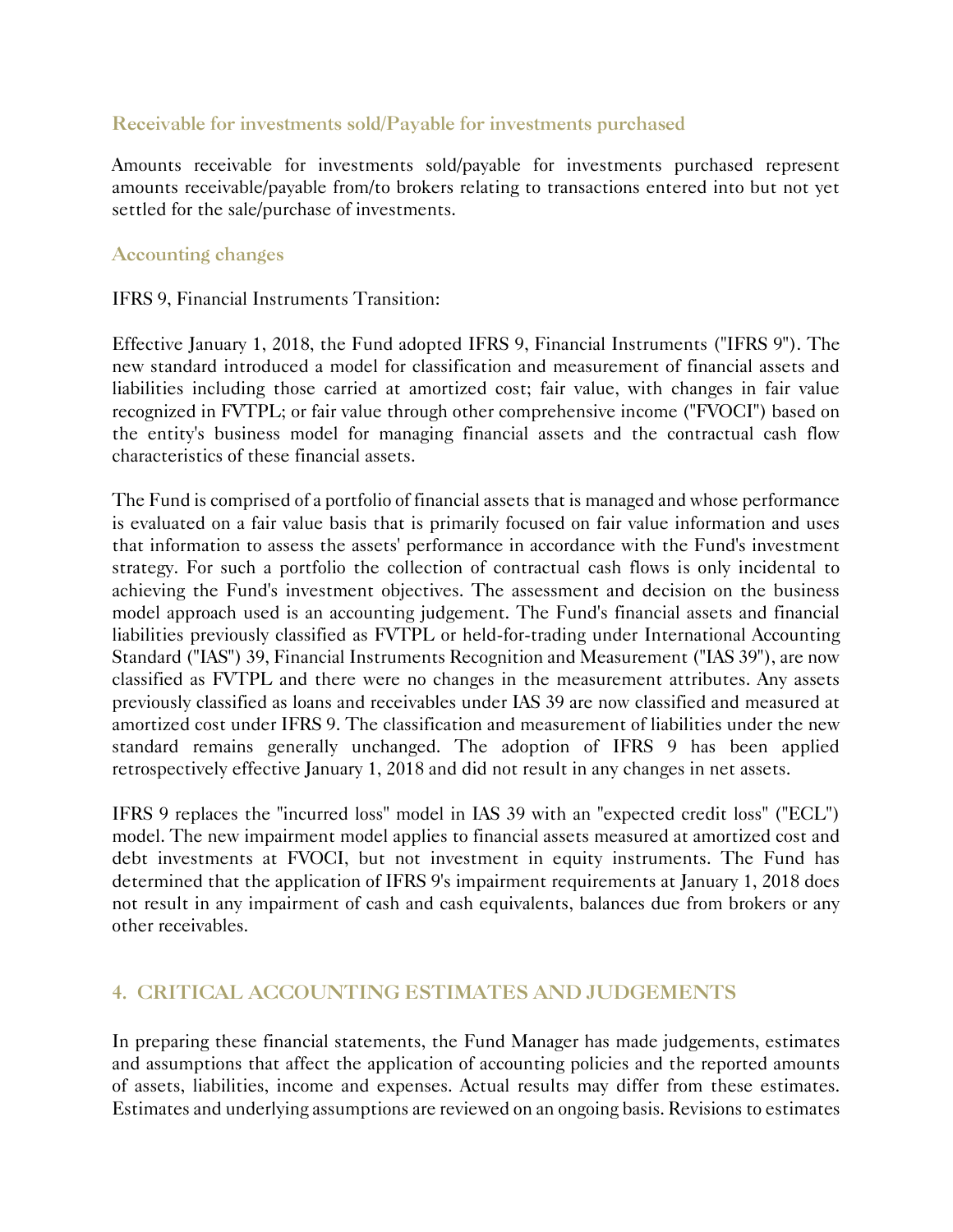are recognised prospectively. The most significant accounting judgement and estimate that the Fund has made in preparing the financial statements is determining the fair value measurement of derivatives and investments not quoted in an active market, if any. See note 8 for more information on the fair value measurement of the Fund's financial instruments.

#### **5. REDEEMABLE UNITS**

The Fund is authorized to issue an unlimited number of units in Series A, Series F, Series I and Series O. Series A Units, the Series F Units, the Series I Units and the Series O Units all have the same attributes, except that:

(a) a different management fee may be payable by the Fund in respect of the Series A Units and Series F Units.

(b) no management fee shall be payable by the Fund in respect of the Series I Units or Series O Units.

Further information on the rights, privileges and restrictions attaching to each Series is set out in the Fund's Declaration of Trust and Prospectus.

The Fund is required to distribute any net income and capital gains that it has earned in the year. Income earned by the Fund is distributed to unitholders at least once per year, if necessary, and these distributions are either paid in cash or reinvested by unitholders into additional units of the Fund. Distributions payable to holders of redeemable units are recognized in the statements of changes in net assets attributable to holders of redeemable units. The units of the Fund are classified as financial liabilities as there is a requirement to distribute net income and capital gains and the Fund has multiple series of units with different features.

Unit transactions for the periods ended June 30, 2019 and June 30, 2018 are as follows:

|                          | June 30, 2019   | <b>June 30, 2018</b> |
|--------------------------|-----------------|----------------------|
| <b>Series A</b>          | Number of Units | Number of Units      |
| Opening                  | 59,101          | 62,076               |
| Subscriptions            |                 |                      |
| Distributions reinvested | 554             | 254                  |
| Redemptions              | (4,059)         | (3,205)              |
| Closing                  | 55,596          | 59,125               |
| Average                  | 57,363          | 61,028               |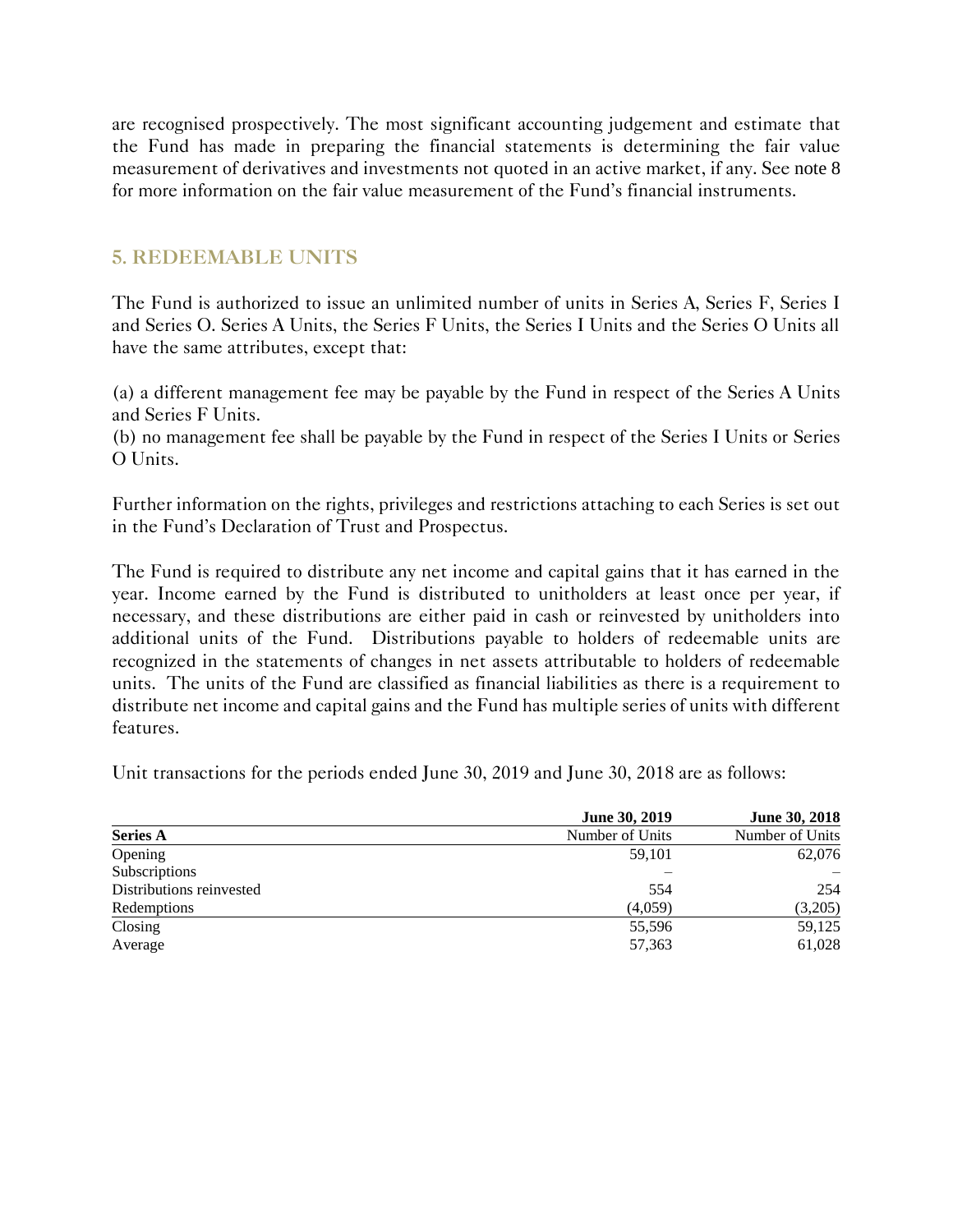|                          | June 30, 2019   | June 30, 2018   |
|--------------------------|-----------------|-----------------|
| <b>Series O</b>          | Number of Units | Number of Units |
| Opening                  | 1,596,683       | 2,026,372       |
| Subscriptions            | 30,848          | 5,314           |
| Distributions reinvested | 32,207          | 27,167          |
| Redemptions              | (26,680)        | (269, 661)      |
| Closing                  | 1,633,058       | 1,789,192       |
| Average                  | 1,614,706       | 1,862,456       |
|                          | June 30, 2019   | June 30, 2018   |
| <b>Class F</b>           | Number of Units | Number of Units |
| Opening                  | 3,487,069       | 3,442,518       |
| Subscriptions            | 20.347          | 36,418          |
|                          |                 |                 |
| Distributions reinvested | 62,070          | 44,460          |
| Redemptions              | (313.917)       | (232,970)       |
| Closing                  | 3,255,569       | 3,290,426       |

## **6. RELATED PARTY TRANSACTIONS AND FUND EXPENSES**

#### **Management Fees and Other Expenses**

Each series of the Fund is allocated its own expenses and its proportionate share of the Fund's expenses that are common to all series. Expenses may include legal fees, audit fees, custodial fees, taxes and servicing costs. The Fund Manager may absorb some or all of these expenses. The absorbed expenses are reflected in the statements of comprehensive income (loss). The Fund Manager may cease to absorb expenses at any time.

For Series A, the management fee is 1.75% plus GST/HST and it is charged directly to the Fund. For Series O, the Fund Manager receives no management fees directly from the Fund for management of the Fund, but instead charges management fees directly to unitholders. As such, the management fee is not an expense of the Fund for Series O.

#### **Independent Review Committee**

The total remuneration paid to independent review committee members amounted to \$17,500 (June 30, 2018 - \$17,500).

#### **Related Party Share holdings**

Directors of the Fund and employees of the Investment Manager held 82,754 redeemable units in the Fund (December 31, 2018 – 80,320).

#### **7. TRANSACTION COSTS**

The total brokerage fees and commissions paid on the purchase and sale of investments for the period ended June 30, 2019 amounted to \$12,793 (June 30, 2018 - \$16,267). The Fund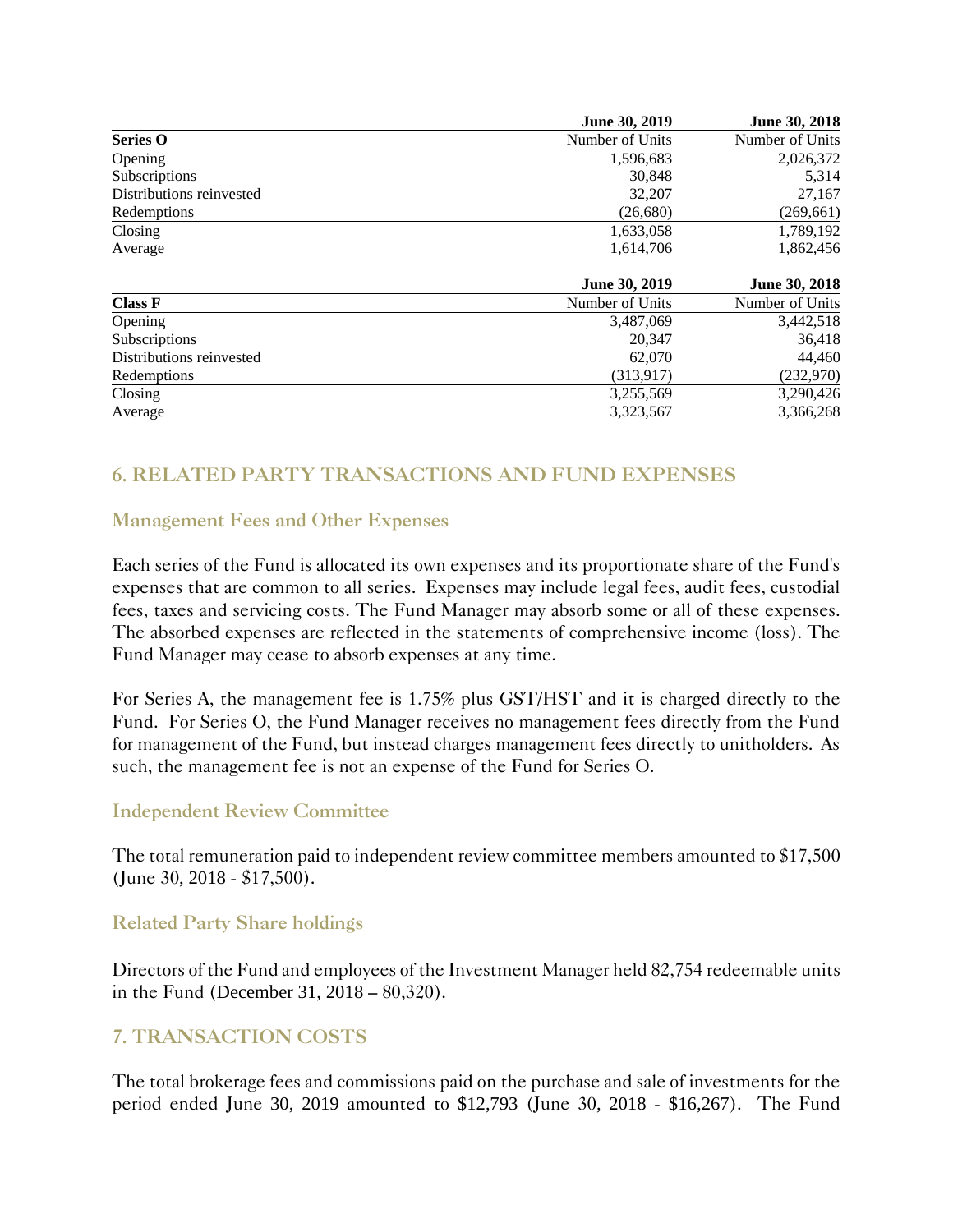recognizes that it has a duty to its clients to seek the most favourable execution terms that are reasonably available given the circumstances of each trade. While the ability to trade at the best price is normally the most important consideration in determining best execution consideration is also given to the full range and quality of a broker's services in placing brokerage including, among other things, the value of research provided as well as execution capability, commission rate, financial responsibility, and responsiveness.

The brokerage commissions paid on securities transactions may include "soft dollar" amounts, such as the value of research and other services provided by the broker. Although the Manager uses best efforts to determine the soft dollar portion of commissions paid on portfolio transactions of the Fund, the soft dollar portion, in some instances, is not ascertainable. The Fund paid no soft dollars on the reported period.

### **8. FINANCIAL INSTRUMENTS AND RISK MANAGEMENT**

The Fund's investment activities expose it to various types of risks associated with the financial instruments in which it invests directly. The Manager seeks to minimize potential adverse effects of these risks for the Fund's performance by employing professional, experienced portfolio advisors, by daily monitoring of the Fund's positions and market events, and periodically may use derivatives to hedge certain risk exposures. To assist in managing risks, the Manager maintains a governance structure that oversees the Fund's investment activities and monitors compliance with the Fund's stated investment strategies, internal guidelines and securities regulations.

Please refer to the most recent prospectus and annual information form for a complete discussion of the risks attributed to an investment in the units of the Fund. Significant financial instrument risks that are relevant to the Fund and an analysis of how they are managed are presented below.

#### **Currency risk**

The Fund invests in securities denominated in currencies other than its reporting currency, the Canadian dollar. Consequently, the Fund is exposed to risks that the exchange rate of the Canadian dollar relative to the other currencies may change in a manner which has an adverse effect on the reported value of that portion of the Fund's assets.

The table below indicates the currencies to which the Fund had significant exposure at year end, on both its trading monetary assets and liabilities as well as the underlying principal amount of foreign exchange forward contracts.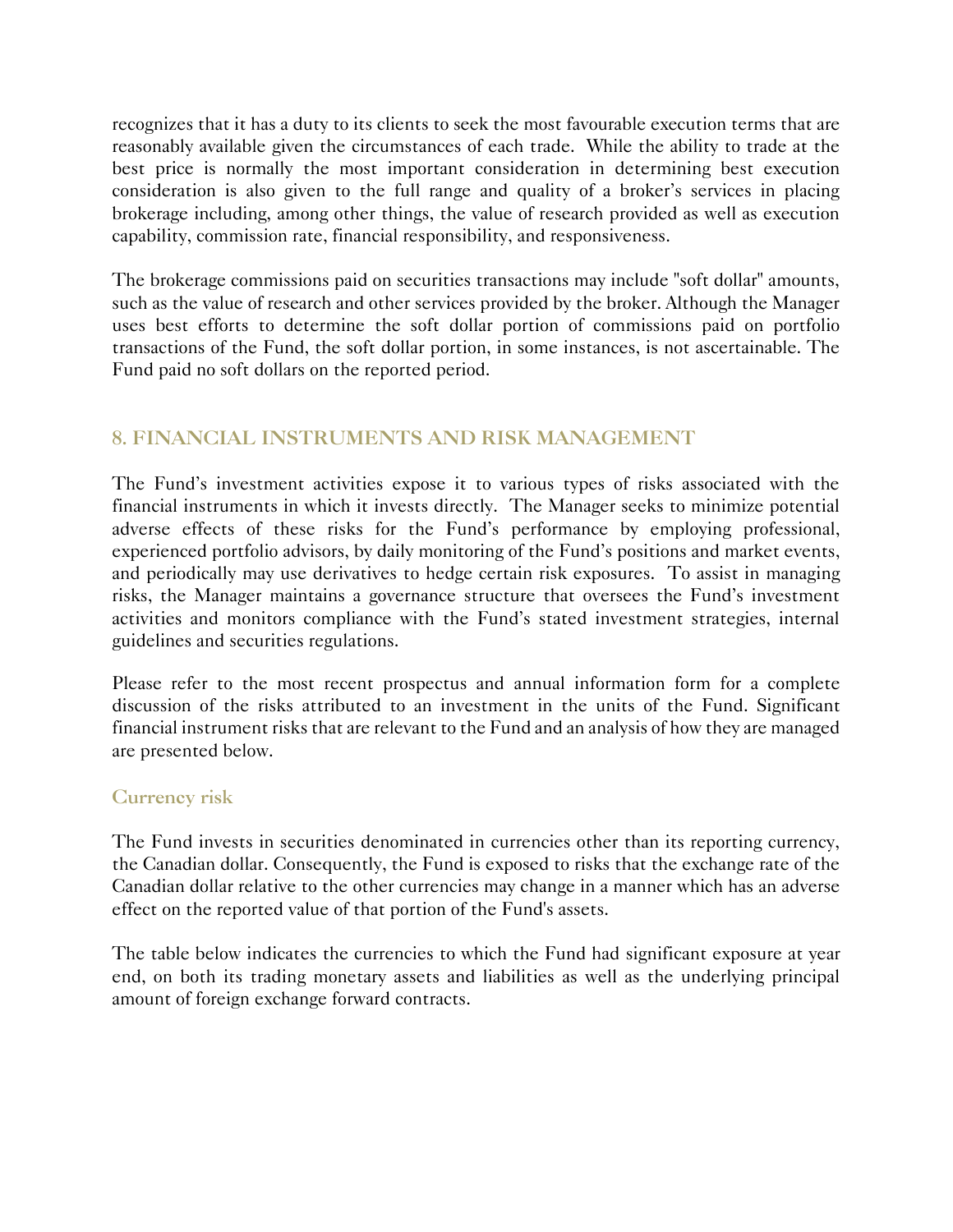#### **Currency Risk**

|                      | <b>Currency risk exposed</b> | <b>Forward foreign</b> |                       | As a % of Net |
|----------------------|------------------------------|------------------------|-----------------------|---------------|
|                      | holdings                     | exchange contracts     | <b>Total Exposure</b> | <b>Assets</b> |
| U.S. Dollar          | 17,319,310                   |                        | 17,319,310            | 22.27%        |
| Euro                 | 3,588,973                    |                        | 3,588,973             | 4.61%         |
| <b>British Pound</b> | 1,658,936                    |                        | 1,658,936             | 2.13%         |
| Japanese Yen         | 510,811                      |                        | 510,811               | 0.66%         |
| <b>Swiss Franc</b>   | 382,126                      |                        | 382,126               | 0.49%         |

#### **Currency Risk December 31, 2018**

|                      | <b>Currency risk exposed</b> | <b>Forward foreign</b> |                       | As a % of Net |
|----------------------|------------------------------|------------------------|-----------------------|---------------|
|                      | holdings                     | exchange contracts     | <b>Total Exposure</b> | <b>Assets</b> |
| U.S. Dollar          | 16,533,357                   |                        | 16,533,357            | 21.72%        |
| Euro                 | 3,605,489                    |                        | 3,605,489             | 4.74%         |
| <b>British Pound</b> | 1,674,745                    |                        | 1,674,745             | 2.20%         |
| Japanese Yen         | 530,206                      |                        | 530,206               | 0.70%         |
| Swiss Franc          | 235,840                      |                        | 235,840               | 0.31%         |

As at June 30, 2019, had the Canadian dollar strengthened or weakened by 5% in relation to all currencies, with all other variables held constant, net assets attributable to holders of redeemable units would have decreased or increased, respectively, by \$1,173,008 (December 31, 2018 - \$1,128,982). In practice, the actual trading results may differ from this sensitivity analysis and the difference could be material.

#### **Interest rate risk**

The Fund invests in interest-bearing securities. The income of the Fund may be affected by changes to interest rates relevant to particular securities or as a result of management being unable to secure similar returns on the sale of securities.

Interest rate risk arises on interest-bearing financial instruments held in the investment portfolio such as bonds. The Fund is exposed to the risk that the value of interest-bearing financial instruments will fluctuate due to changes in the prevailing levels of market interest rates.

The table below summarizes the Fund's exposure to interest rate risks. It includes the Fund's assets and trading liabilities at fair values, categorized by the earlier of contractual re-pricing or maturity dates. The interest rate risk associated with short-term investments is minimal and therefore not included in the table below.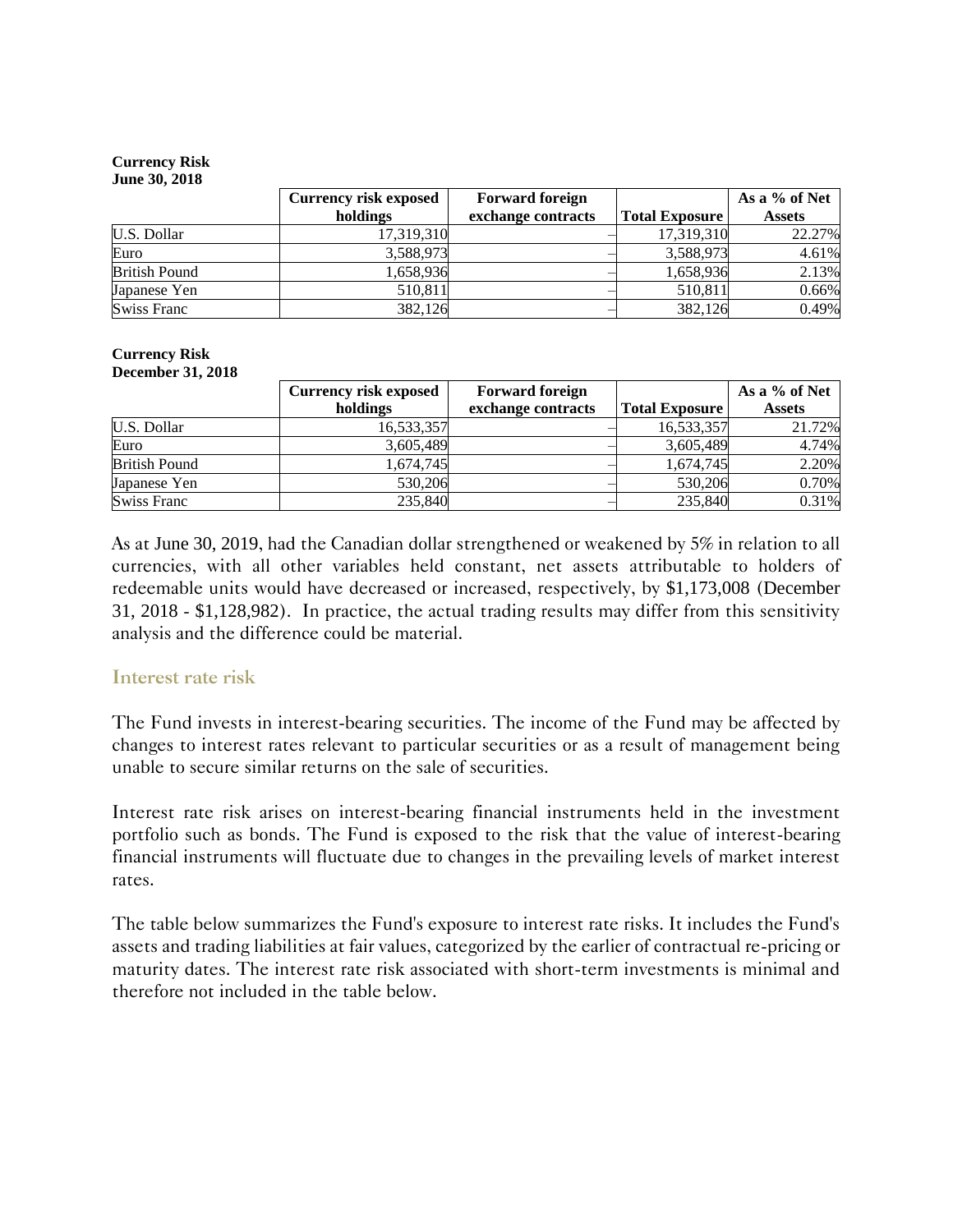#### **Interest Rate Risk June 30, 2019:**

| Julie $J_{\rm V}$ , 2017, |                   |            |              |                |                                                      |
|---------------------------|-------------------|------------|--------------|----------------|------------------------------------------------------|
|                           | Less than<br>vear | vears      | vears        | vears          | <b>Total</b>                                         |
| Bonds                     | 289,692           | 12,159,024 | Q7Q<br>0.000 | 10.939<br>.405 | 100<br>$20^{\circ}$<br>$\overline{\phantom{a}}$<br>∸ |

#### **Interest Rate Risk December 31, 2018:**

| Dccumov1 31, 2010. |                   |                       |                      |                                        |                  |
|--------------------|-------------------|-----------------------|----------------------|----------------------------------------|------------------|
|                    | Less than<br>vear | vears<br>$\mathbf{r}$ | vears<br><br>$\cdot$ | vears                                  | <b>Total</b>     |
| Bonds              |                   | 7505<br>1.595.561     | 8,905,868            | 272<br>-<br>∼<br>–…⊿<br>$-4.4$<br>г. Γ | 702<br>ററ<br>20. |

As at June 30, 2019, had the prevailing interest rates raised or lowered by 1%, with all other variables held constant, net assets attributable to holders of redeemable units would have increased or decreased, respectively, by \$1,193,645 (December 31, 2018 - \$1,244,108).

#### **Credit risk**

Credit risk on financial instruments is the risk of a financial loss occurring as a result of the default of counterparty on its obligation to the Fund. It arises principally from debt securities held, and also from derivative financial assets, cash and cash equivalents, and balances due from brokers and receivables. Credit risk is managed by dealing with counterparties the Fund believes to be creditworthy and by regular monitoring of credit exposures.

The Fund manages credit risk within its debt portfolio by: complementing the research of rating agencies by its own internal analysis, diversifying the portfolio by issuer, controlling exposure to individual issues and maintaining exposure across industry sectors.

As at June 30, 2019 and December 31, 2018, the Fund invested in debt securities with the following credit characteristics:

| <b>Percentage of Net Assets</b>                                  |        |        |  |  |  |  |  |
|------------------------------------------------------------------|--------|--------|--|--|--|--|--|
| June 30, 2019<br><b>December 31, 2018</b><br><b>Bond Ratings</b> |        |        |  |  |  |  |  |
| AAA                                                              | 5.44%  | 6.55%  |  |  |  |  |  |
| AA                                                               | 9.81%  | 8.93%  |  |  |  |  |  |
| A                                                                | 15.41% | 14.41% |  |  |  |  |  |
| <b>BBB</b>                                                       | 7.62%  | 8.12%  |  |  |  |  |  |
| Total                                                            | 38.28% | 38.01% |  |  |  |  |  |

#### **Credit Risk**

The Fund's maximum credit risk exposure as at the reporting date is represented by the respective carrying amounts of the financial assets in the statements of financial position.

The Fund's activities may give rise to settlement risk. 'Settlement risk' is the risk of loss due to the failure of an entity to honour its obligations to deliver cash, securities or other assets as contractually agreed. For the majority of transactions, the Fund mitigates this risk by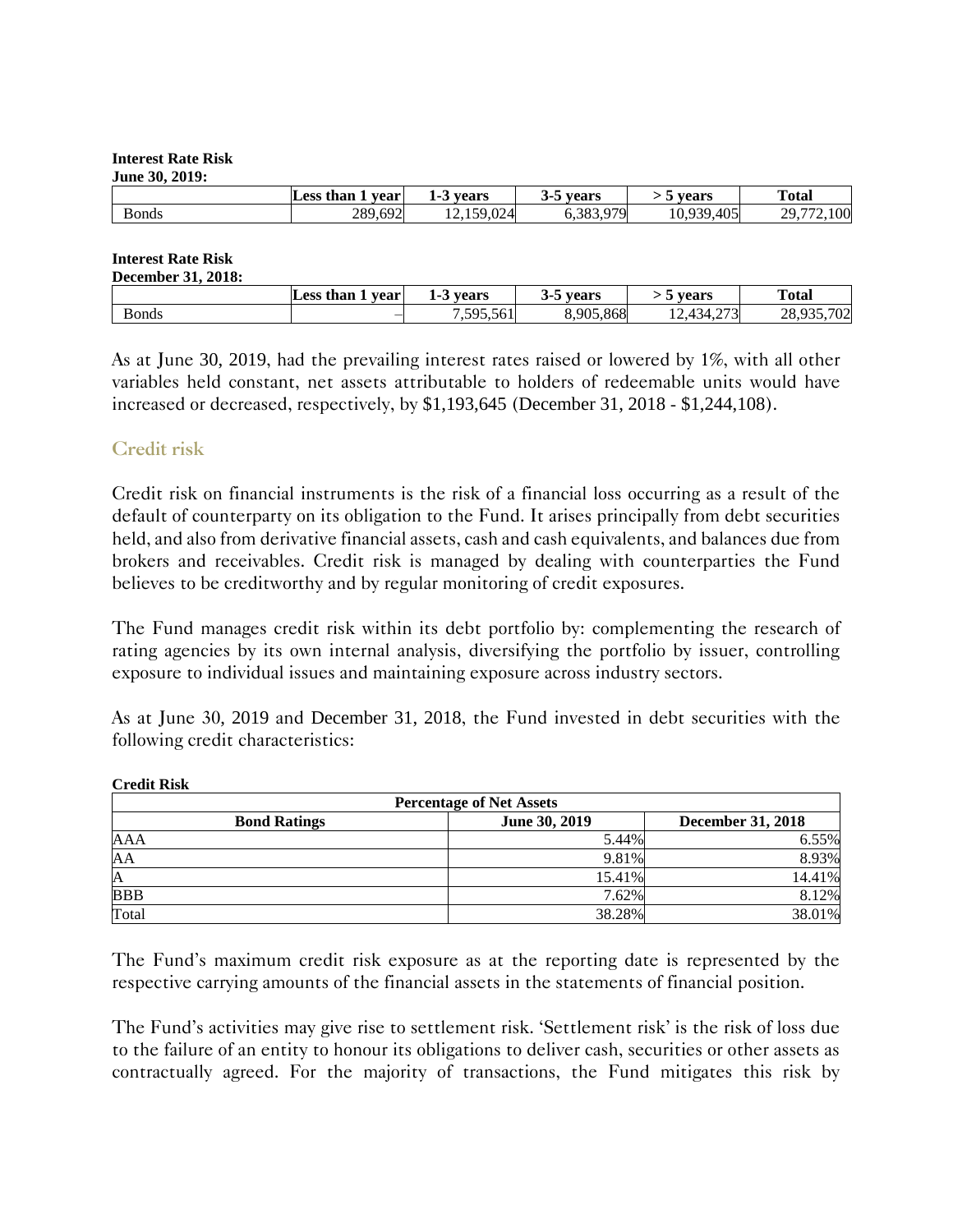conducting settlements through a broker to ensure that a trade is settled only when both parties have fulfilled their contractual settlement obligations.

#### **Other market risk**

Other market risk is the risk that the value of financial instruments will fluctuate as a result of changes in market prices (other than those arising from interest rate risk and currency risk), whether caused by factors specific to an individual investment, its issuer, or all factors affecting all instruments traded in a market or market segment. This risk is managed through careful selection of securities and other financial instruments within specified limits. The Fund's overall market positions are monitored on a daily basis.

As at June 30, 2019, a 5% change in stock prices would have changed the Fund's net assets attributable to holders of redeemable units by \$2,316,121 (December 31, 2018 - \$2,294,558) with all other factors held constant. In practice, the actual results may differ from this sensitivity analysis and the difference could be material.

### **Liquidity risk**

The Fund is exposed to daily cash redemptions of units. It therefore invests its assets in investments that are traded in an active market and can be readily disposed of. The Fund's listed securities are considered readily realizable.

The Fund's liquidity position is monitored on a daily basis and all the Fund's financial liabilities are short-term in nature and due within 90 days.

#### **Fair Value Hierarchy**

The Fund measures fair value using the following fair value hierarchy that reflects the significance of the inputs used in making the measurements.

- Level 1: quoted prices (unadjusted) in active markets for identical assets or liabilities.
- Level 2: inputs other than quoted prices included in Level 1 that are observable for the asset or liability, either directly (i.e., as prices) or indirectly (i.e., derived from prices).,
- Level 3: inputs for the asset or liability that are not based on observable market data (unobservable inputs).

Changes in valuation methods may result in transfers into or out of an investment's assigned level. The fund recognizes transfers between levels of the fair value hierarchy as at the end of the reporting period during which change has occurred. During the period ended June 30, 2019, securities valued at approximately \$1,016,069 were transferred from Level 1 to Level 2 following the modification of the classification (June 30, 2018 – nil). During the period ended June 30, 2019, there were no transfers from Level 2 to Level 1 (June 30, 2018 – \$1,465,000).